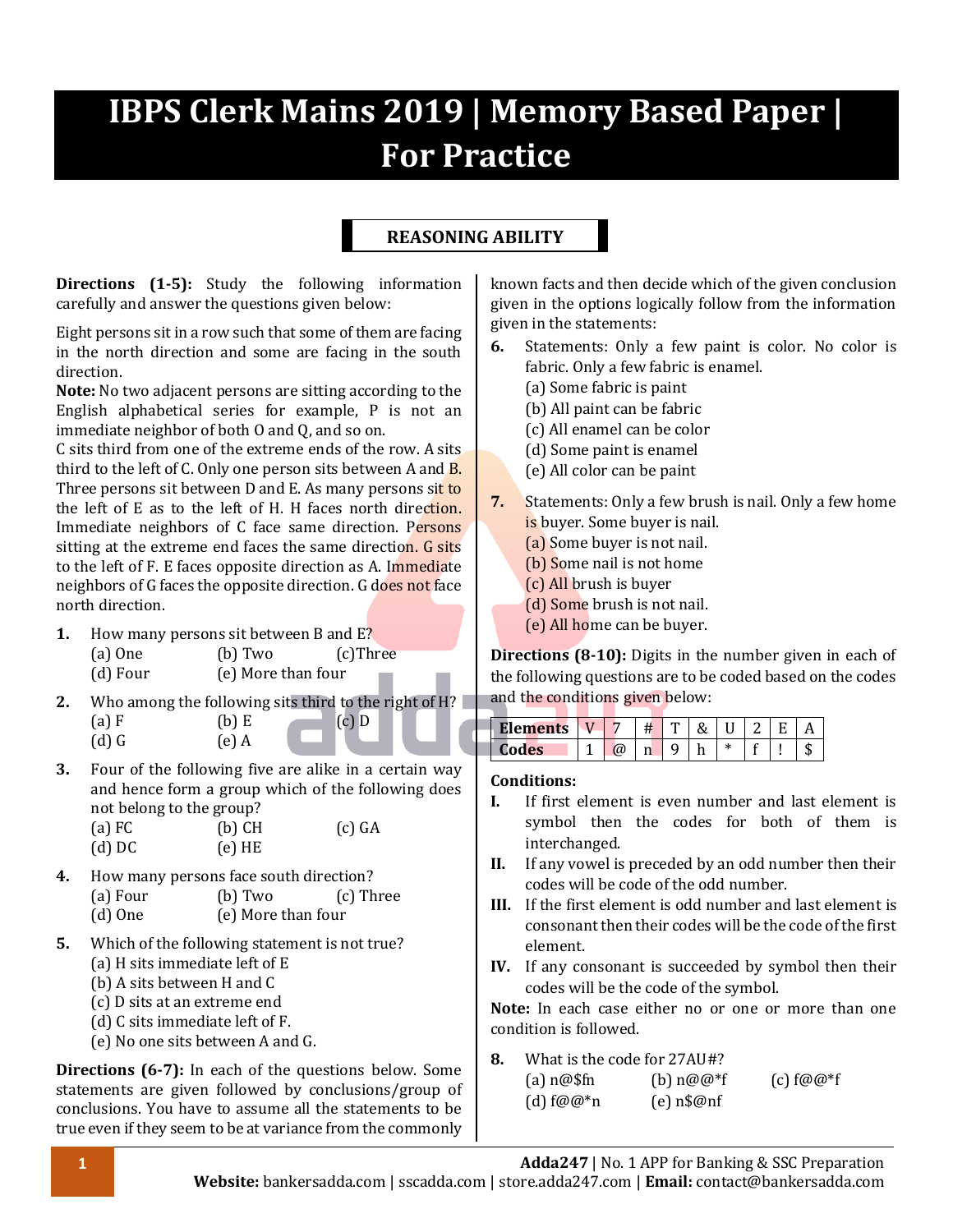- **9.** What is the code for 7VU&A? (a)  $@1^*h$$  (b)  $$1^*h@$  (c)  $$1^*h$$ (d)  $@1^*h@$  (e) None of these
- **10.** What is the code for 7T&2V?

| (a) $@h9f@$ | $(b)$ @hh@f | $(c)$ @hhf@ |
|-------------|-------------|-------------|
| (d) $1h9f@$ | $(e)$ 1h9f1 |             |

**Directions (11-13):** In each of the questions below. Some statements are given followed by conclusions/group of conclusions. You have to assume all the statements to be true even if they seem to be at variance from the commonly known facts and then decide which of the given conclusion given in the options logically follow from the information given in the statements:

- **11.** Statements: Some nail is paint. Only a few paint is oil. All oil is dark.
	- (a) No dark is paint
	- (b) Some dark can be nail.
	- (c) Some paint can be dark.
	- (d) Some oil is nail.
	- (e) Some oil is not paint.
- **12.** Statements: Only a few brush is wallet. All brush is money. Some money is enamel.
	- (a) Some enamel is wallet.
	- (b) Some money is not brush.
	- (c) All brush can be wallet.
	- (d) Some enamel is not money.
	- (e) All wallet can be brush.
- **13.** Statements: No nail is pain. No body is pain. Only a few pain is arm.
	- (a) Some arm is body.
	- (b) Some body is nail.
	- (c) All nail can be arm.
	- (d) Some arm is not pain.
	- (e) All arm can be body.
- **14.** Six persons A, B, C, D, E and F go to office on six different days of the week from Monday to Saturday. A go before Wednesday. Only two persons go between A and D. Three persons go between D and F. B goes after D. E goes before D but not immediately before D. In which of the following days C go to office?
	- (a) Monday (b) Tuesday (c) Wednesday
	- (d) Thursday (e) None of these

**Directions (15-19):** Study the following information carefully and answer the questions given below:

Eight persons A, B, C, D, E, F, G and H sits around a circular table facing towards the center of the table. All of them go to eight different cities.

Only one person sits between F and the one who go to Pune. Three persons sit between the one who go to Pune and the one who go to Mumbai. D sits third to the left of the one who go to Pune. The one who is from Chennai sits second to the right of D. Three persons sit between the one who go to Chennai and the one who go to Bengaluru. H sits second to the right of G. H go to Delhi. G sits third to the left of A. The one who go to Chandigarh sits third to the left of G. B sits immediate right of the person who go to Jaipur. C does not go to Mumbai and Kolkata. E does not go to Chandigarh.

**15.** Who among the following go to Chandigarh?

| $(a)$ A | $(b)$ C | $(c)$ D |
|---------|---------|---------|
|         |         |         |

| $(d)$ B | $(e)$ G |  |
|---------|---------|--|
|         |         |  |

**16.** How many persons sit between A and G when counted from right of G?

| (a) Two  | (b) Three | (c) Four |
|----------|-----------|----------|
| (d) Five | $(e)$ One |          |

- **17.** Who among the following sits second to the left of the one who is from Chennai?
	- (a) G (b) A (c) D
	- $(d) B$   $(e) C$
- **18.** F go to which of the following city? (a) Mumbai (b) Jaipur (c) Bengaluru (d) Chennai (e) Kolkata
- **19.** Which of the following is true regarding B? (a) B sits immediate left of D
	- (b) B go to Chennai
	- (c) B sits third right of A.
	- (d) C is immediate neighbor of B.
	- (e) B go to Bengaluru.

**Direction (20):** Study the following information carefully and answer the questions given below:

There are six persons of different weights. Three persons are heavier than Rohan. Two person's weight is in between Sohan and Geeta. Rajesh is heavier than Rakesh but lighter than Ram. Neither Rakesh nor Geeta is lightest person. Weight of 2<sup>nd</sup> heaviest person is 66kg. Weight of all persons are in whole numbers.

**20.** What is the weight of Sohan?

| (a) $67kg$    | $(b)$ 65 $kg$ | $(c)$ 64 $kg$ |
|---------------|---------------|---------------|
| $(d)$ 63 $kg$ | $(e)$ 62 $kg$ |               |

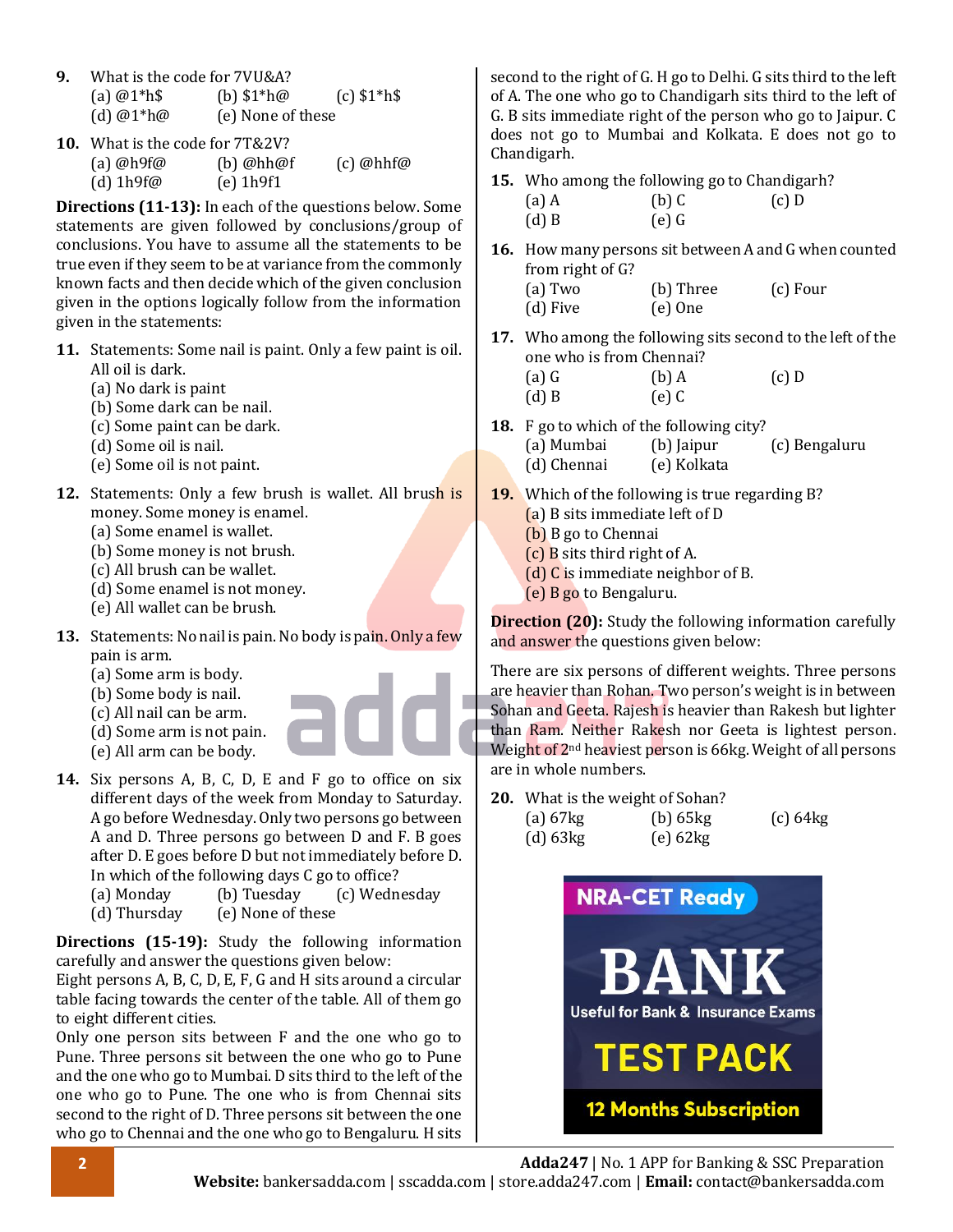**Direction (21-24):** Study the following information carefully and answer the questions given below: P@Q: It means that P is in East of Q P#Q: It means that P is in West of Q P\$Q: It means that P is in North of Q P%Q: It means that P is in South of Q P(7)\$Q means that P is 7m North of Q P\$@Q means that P is in North-east of Q Paul and Raj are starting their journey from point V and U respectively and both reaches at point W as per the given information-**Paul-** R(13)#V, S(8)%R, T(5)@S, X(4)%T, Y(10)#X, W(15)\$Y **Raj-** J(5)#U, K(11)\$J, L(11)@K, M(4)\$L, N(5)@M, W(10)%N **21.** If point A(2)%R then, what is the direction and shortest distance of A with respect to U? (a) A(15)\$@U (b) A(16)@U (c) A(16)\$@U (d)  $A(15)@U$  (e) None of these **22.** Which of the following is true? (a)  $M\$  \omega X (b)  $U\% \omega N$  (c)  $U\#R$ (d)  $\sqrt{W}$  (e) None is true **23.** If B(5)@L and C(8)#W are true then, what is the shortest distance between B and C? (a) 5m (b) 10m (c)  $15m$ (d) 20m (e) None of these **24.** U is in which direction with respect to V? (a)  $U\$  $@V$  (b)  $U\%$  $@V$  (c)  $U\%$ #V (d) U#V (e) None is true **Direction (25-29):** Study the following information carefully and answer the questions given below: Eleven persons buy things one after another. Only five persons buy things after P. Three persons buy things between P and Q. R buy things after S and before T. There are as many persons buy things before U as after V. More than three persons buy things between W and X who buy things just after P. Y buy things before Z and after R. No one buy things after T. Y buy things just after V. U buys after Q. **25.** Who among the following buy things between X and Z? (a) U and Y (b) U and V (c) V and Y (d) P and Y (e) None of these **26.** Four of the following five are alike in certain way and hence form a group, find the one which does not belong to that group? (a)  $QR$  (b)  $UX$  (c)  $WU$ (d) XY (e) PY **27.** Which of the following statement is true? (a) R buy things before U (b) More than two persons buy things before S (c) No one buy things before Q (d) P buy things after Z (e) None is true **28.** How many persons buy things between Y and R? (a) Three (b) Five (c) Seven (d) Four (e) None of these **29.** Who among the following buy things just after U? (a)  $0$  (b) R (c) S (d) T (e) None of these **Direction (30-32):** Study the following information carefully and answer the questions given below: A meaningful eight letter word is going to formed. No two letters of this word are same. There are three letters between S and N. C is 2nd to the left of U which is to the left of T. D is either at extreme left or at extreme right. There are at least two letters are between D and O which is immediate left of U. T is at immediate right of N. I is not at extreme end. **30.** What is the position of I with respect to C? (a)  $3^{rd}$  to the right(b)  $3^{rd}$  to the left (c)  $2^{nd}$  to the right  $(d)$  2<sup>nd</sup> to the left (e) None of these **31.** Which of the following letter is 2<sup>nd</sup> from extreme left end? (a)  $C$  (b) I (c) O (d) U (e) None of these **32.** Which of the following is true regarding I? (a) I is not an immediate neighbor of D (b) Three letters are between I and C  $(c)$  S is at immediate left of I (d) T is not at extreme end (e) None is true **Direction (33-37):** Study the following information carefully and answer the questions given below: Eight persons were born at different months in different years i.e. 1983, 1984, 1985, 1986. Two persons were born in each year. Ages are measured from 1st January 2020. Every person was born on 1st of every month. There are 11 months gap between the births of L and K. Q and L were born in the month of 30 days. J is younger than N. P and L were born in same year. O was born just before K who is youngest, and both were born in the month which have 31 days. M is not less than 37 year. There are as many persons were born before Q as after L. There are 17 months difference between the age of M and J. There are 13 months difference between the ages of P and O. P was born before April. N was born on October.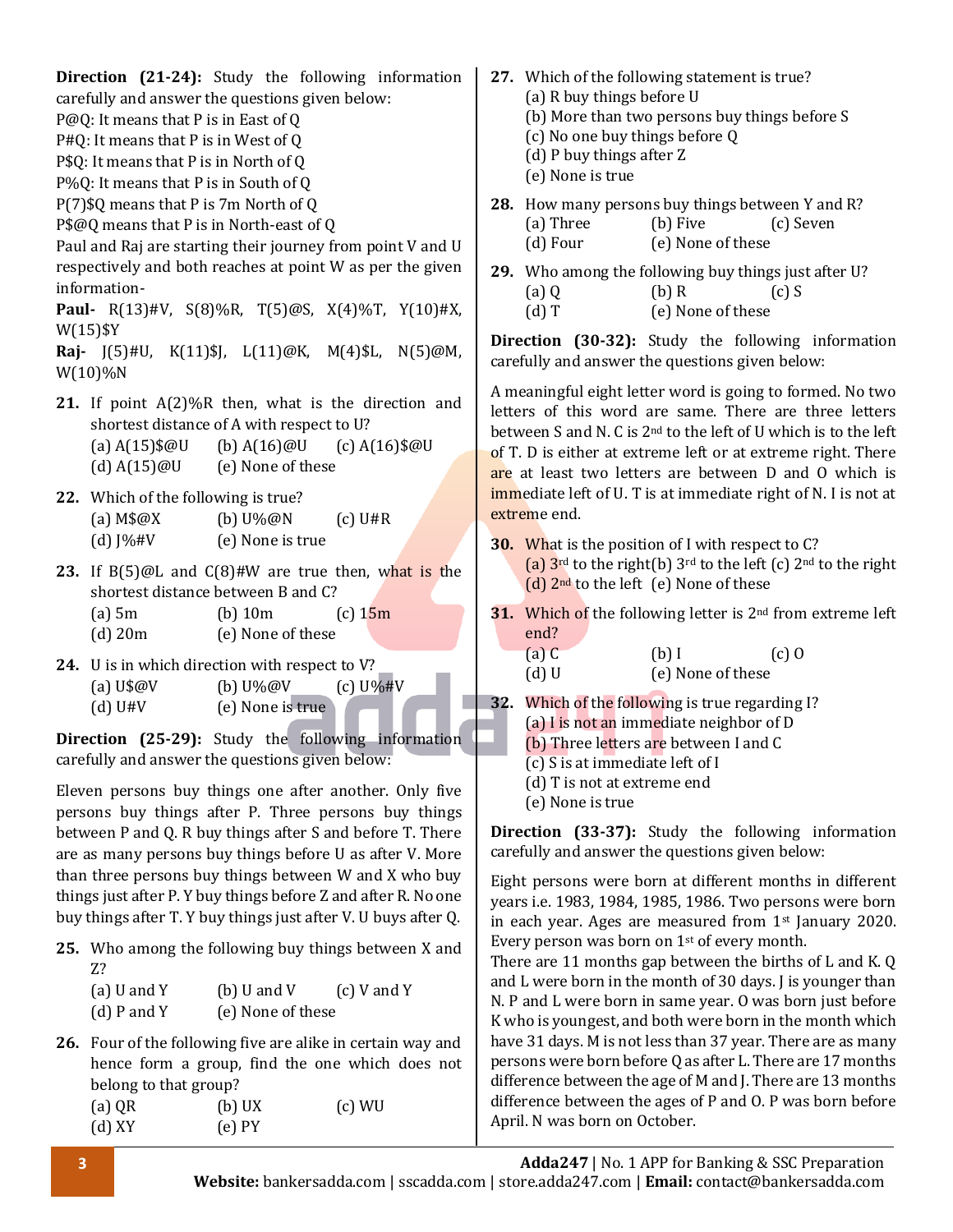| 33. What is the age of $Q$ ?<br>(a) 35 years 7 months<br>(b) 35 years 8 months<br>(c) 35 years 9 months<br>(d) 36 years 3 months<br>(e) None of these<br>1985?<br>(a) N<br>(d)Q<br>35. Which of the following is true?<br>(a) N was born on June             | $(b)$ M<br>(e) None of these                 | 34. Who among the following was born on September<br>$(c)$ O                                                              | meaning as illustrated below-<br>'P@Q' means 'P is neither smaller than nor equal to Q'<br>'P#Q' means 'P is neither greater than nor equal to Q<br>'P\$Q' means 'P is neither smaller than nor greater than Q'<br>'P%Q' means 'P is not greater than Q'<br>'P&Q' means 'P is not smaller than Q'<br>give your answer accordingly. |                                                        | Directions (43-47): In the following questions, the<br>symbols $@$ , #, \$, % and & are used with the following<br>Now in each of the following questions assuming the given<br>statements to be true, find which of the three conclusions<br>I, II and III given below them is/are definitely true and |
|--------------------------------------------------------------------------------------------------------------------------------------------------------------------------------------------------------------------------------------------------------------|----------------------------------------------|---------------------------------------------------------------------------------------------------------------------------|------------------------------------------------------------------------------------------------------------------------------------------------------------------------------------------------------------------------------------------------------------------------------------------------------------------------------------|--------------------------------------------------------|---------------------------------------------------------------------------------------------------------------------------------------------------------------------------------------------------------------------------------------------------------------------------------------------------------|
| September<br>(c) L was born before July<br>(d) Three persons were born between N and O<br>(e) None is true                                                                                                                                                   |                                              | (b) Q was born before the person who was born on                                                                          | 43. Statement: N@V\$W, W%K#L, L%R<br><b>Conclusions:</b><br>$(a)$ Only I<br>(b) Both II and III                                                                                                                                                                                                                                    | L <sub>0</sub><br>III. $V\%R$                          | II. K#R                                                                                                                                                                                                                                                                                                 |
| belong to that group?<br>$(a)$ M<br>$(d)$ 0                                                                                                                                                                                                                  | (b) N<br>$(e)$ K                             | 36. Four of the following five are alike in certain way and<br>hence form a group, find the one which does not<br>$(c)$ J | (c) Only I and II<br>(d) Only II<br>$(e)$ All I, II, III<br>44. Statement: J#K&L, L@M\$0, O@N%G                                                                                                                                                                                                                                    |                                                        |                                                                                                                                                                                                                                                                                                         |
| born?<br>(a) March<br>(d) August                                                                                                                                                                                                                             | $(b)$ May<br>(e) None of these               | 37. In which of the following month youngest person was<br>$(c)$ June                                                     | <b>Conclusions:</b><br>(a) Either I or III<br>(b) II and Either I or III<br>(c) Only I                                                                                                                                                                                                                                             | <b>I.</b> G&M<br>III. M@G                              | II. K@O                                                                                                                                                                                                                                                                                                 |
| carefully and answer the questions given below:                                                                                                                                                                                                              |                                              | Direction (38-42): Study the following information                                                                        | (d) I and Either II or III<br>(e) Both I and II                                                                                                                                                                                                                                                                                    |                                                        |                                                                                                                                                                                                                                                                                                         |
| In a certain code language:<br>"group rate drive dare" is coded as "®£ \$# ©\ @ "<br>"nose final read less" is coded as " $\mathbb{R}$ ¥ $\alpha\mu$ %¥ $\Omega$ %"<br>"gear other mind most" is coded as "@\\\eqsac{E&\\\ \\eqsamp{B} $\Omega$ \\eqsac{Y}}" |                                              |                                                                                                                           | 45. Statement: N#M&L L#J&O O&V<br><b>Conclusions:</b><br>$(a)$ Only I                                                                                                                                                                                                                                                              | I. M@N<br>$II. L\%N$<br>(b) Only II                    | II. $J#V$<br>(c) Both I and II                                                                                                                                                                                                                                                                          |
| 38. What is the code of "sure"?<br>$(a)$ $\odot \odot$<br>$(d)$ ¥€                                                                                                                                                                                           | (b) $\&\alpha$<br>(e) None of these          | $(c)$ %£                                                                                                                  | (d) Both II and III (e) None of these<br>46. Statement: A@B&D D%E#F; H@G&D<br><b>Conclusions:</b>                                                                                                                                                                                                                                  | I. D#A                                                 | II. $F@D$                                                                                                                                                                                                                                                                                               |
| 39. What may be the code of "green grass"?<br>(a) $\Omega \odot E\wp$<br>(d) $E\wp \Omega$ \$                                                                                                                                                                | (b) $\Omega$ \$ $\wp$ ©<br>(e) None of these | (c) $\wp$ \$ $\Omega$ ©                                                                                                   | (a) Both I and II<br>$(d)$ Only I                                                                                                                                                                                                                                                                                                  | <b>III.</b> Н%Е<br>(b) Only II<br>$(e)$ All I, II, III | (c) Both II and III                                                                                                                                                                                                                                                                                     |
| "care"?<br>$(a)$ #\$                                                                                                                                                                                                                                         | (b) $*$ &                                    | <b>40.</b> If "epic" is coded as " $\Box \Omega$ " then, what is the code of<br>$(c)$ @%                                  | 47. Statements: H#G; H#I&J M#F%I<br><b>Conclusions:</b>                                                                                                                                                                                                                                                                            | $I. G\%I$<br><b>III.</b> I@M                           | $II. F@H$                                                                                                                                                                                                                                                                                               |
| $(d) \sqsubset \mathbb{D}$<br>41. Which of the following word may have code "&£"?                                                                                                                                                                            | (e) None of these                            |                                                                                                                           | (a) Both I and II<br>(d) Both I and III (e) Only II                                                                                                                                                                                                                                                                                | (b) Only I                                             | (c) Only III                                                                                                                                                                                                                                                                                            |
| (a) Image<br>(d) Then                                                                                                                                                                                                                                        | (b) True<br>(e) None of these                | $(c)$ This                                                                                                                |                                                                                                                                                                                                                                                                                                                                    |                                                        | Directions (48-50): Each of the questions below consists<br>of a question and two statements numbered as I and II<br>given below it. You have to decide whether the data                                                                                                                                |
| (a) Night Match (b) Great Walk (c) Close Fight<br>(d) Nice Draw                                                                                                                                                                                              | (e) None of these                            | 42. Which of the following may have the code " $\Box \Omega$ % $\odot$ "?                                                 | question. Read all the two statements and give answer.                                                                                                                                                                                                                                                                             |                                                        | provided in the statements are sufficient to answer the                                                                                                                                                                                                                                                 |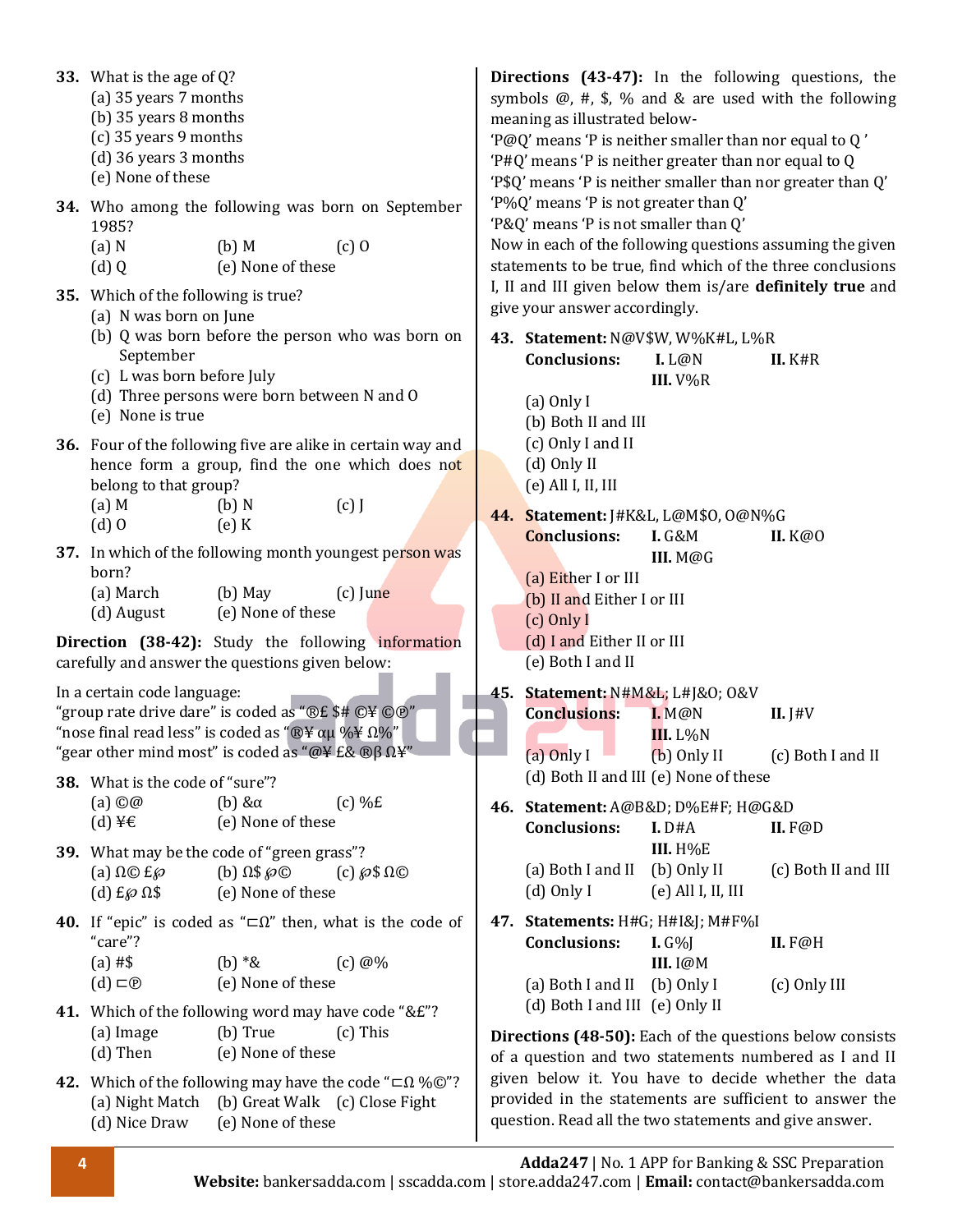- **48.** Five persons live on a building of five floors. The ground floor is numbered as 1, floor just above is numbered as 2 and so on till the topmost floor which is numbered as 5. On which floor X lives?
	- **I.** A lives above 3rd floor. Two persons live between X and Y. X lives above A.
	- **II.** Two persons live between X and Y. X lives just above C. Y lives below X.
	- (a) Only I
	- (b) Only II
	- (c) Either I or II
	- (d) Neither I nor II
	- (e) Both I and II
- **49.** What is the direction of L with respect to O?
	- **I.** A is 10m north of L. M is 25m north of L. B is 10m south of O.
	- **II.** M is 5m west of B. A is 15m south of M. L is 10m south of A.
	- (a) Either I or II (b) Only II (c) Both I and II
	- (d) Only I (e) Neither I nor II
- **50.** Five students P, Q, W, S and V have different heights. Who is the tallest person among them?
	- **I.** P is taller than Q, but he is not the tallest. Q is shorter than W.S is shorter than V.
	- **II.** Only three persons are shorter than P. Q is shorter than P and V. W is taller than S.
	- (a) Only II (b) Neither I nor II (c) Only I
	- (d) Either I or II (e) Both I and II

### **QUANTITATIVE APTITUDE**

**Directions (51–56):** Read the data carefully and answer the questions.

There are 3 colleges A, B, C offering 3 courses mechanical engineering (ME), chemical engineering (CE) & electrical engineering (EE).

**College A:** Number of students in ME is 40 less than that of in EE and number of students in CE is 50% more than that of in ME.

**College B:** Number of students in EE is 20 less than that of in EE in college A. Number of students in CE is 340 which is 40 more than that of in CE in college A. Number of students

in EE is 22 $\frac{2}{9}$ % more than that of in ME.

9 **College C:** Number of students in ME is 40% less than that of in ME in college A. Number of students in CE is 40 less than that of in ME.

Total students in EE in all colleges together are 780.

- **51.** How many students are in college C? (a) 620 (b) 740 (c) 560 (d) 680 (e) 520
- **52.** If 10% students of ME course from college A shifted to CE course in college C, then what is the difference between total number of students in CE in college C now and average of students in ME in all colleges now?<br>(a)  $60$  $(b)$  380  $(c)$  260

| (α) ∪∪   | LNI JOA   |  |
|----------|-----------|--|
| $(d)$ 80 | $(e)$ 180 |  |

**53.** Number of students in EE in college B are what percent more/less than number of students in ME in college C ?

| (a) $75%$             | (b) $87\frac{1}{3}\%$ | (c) $83\frac{1}{3}\%$ |
|-----------------------|-----------------------|-----------------------|
| (d) $66\frac{2}{3}\%$ | (e) 50%               |                       |

- **54.** What is the ratio of total number of students in ME & CE together in college A to total number of students in CE & EE together in college B? (a)  $23:27$  (b)  $25:28$  (c)  $26:25$ (d) 25 : 26 (e) 27 : 28
- **55.** What is the difference between average of total number of students in EE in all colleges and average of total number of students in CE in all colleges? (a) 30 (b) 60 (c) 40 (d) 20 (e) 50
- **56.** Total students in college C are what percent of total students in college A ? (approx.)

| (a) 79%    | (b) $70\%$ | $(c)$ 100% |
|------------|------------|------------|
| (d) $73\%$ | (e) 85%    |            |

**57.** A shopkeeper sets MRP of a product such that after giving 10% discount, he earns 12.5% profit. What will be his profit/loss percent if he allows a discount of 25%?

| (a) $5%$     | (b) $10.45\%$ | $(c) 8.33\%$ |
|--------------|---------------|--------------|
| (d) $6.25\%$ | (e) $9.09\%$  |              |

**Special Offer** 

# **IBPS RRB 2020 Office Assistant PRELIMS**

**with Video Solutions** 

**60TOTAL TESTS**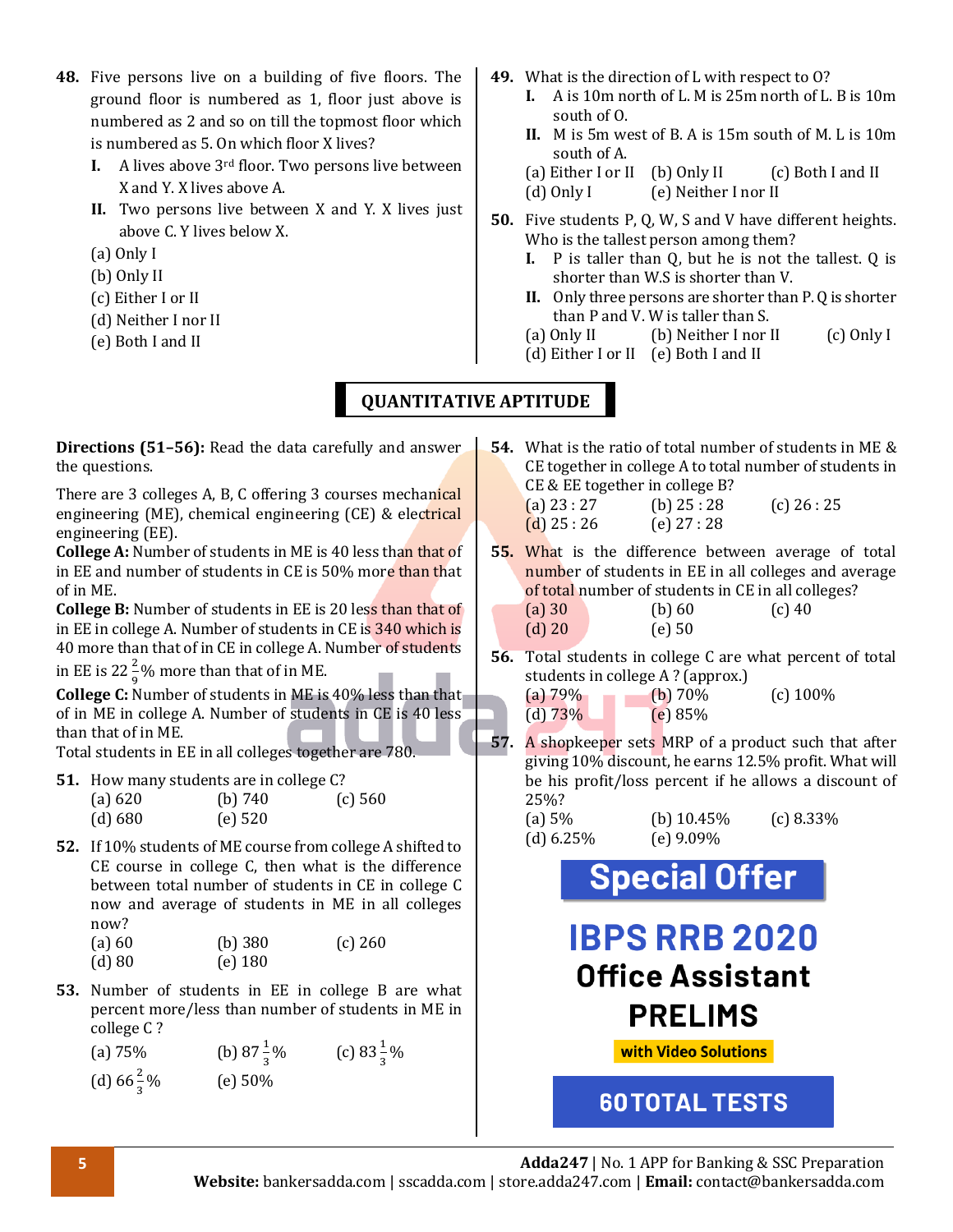- **58.** A alone can fill a tank in 16 mins and B alone can fill the same tank in 'X' mins. C alone can empty the tank in 12 mins. A, B, and C together take 34 $\frac{2}{7}$  min to fill the tank. What is the time taken by B alone to fill the tank? (a) 12 min (b) 16 min (c) 20 min (d) 24 min (e) 18 min
- **59.** A container contain 96 litre mixture of milk and water out of which 35% is water. 20 lit of mixture is taken out and 10 litre milk & 16 litre water are added in remaining mixture. Find the difference between quantity of milk and water in the final mixture after replacement.

| (a) 15.4 lit | (b) $16.8$ lit | $(c)$ 18.2 lit |
|--------------|----------------|----------------|
| (d) 21.4 lit | $(e)$ 19.8 lit |                |

- **60.** Train A having length 180 m crosses a platform thrice of its length in 36 sec. Train B having speed of 63 kmph crosses a standing man in 8 sec. find the time taken by both trains to cross each other when running in same direction.
	- (a) 100 sec (b) 120 sec (c) 128 sec (d) 64 sec (e) 92 sec

**Directions (61-66):** Given table shows the total number of boys & girls in a class in 5 different years and percentage of boys & girls who participated in an event and percentage of total students who did not participate in event. Some data are missing which you have to calculate as per the information provided in question. Read the data carefully and answer the questions.

| Year | Total<br>number<br>of Boys<br>& Girls<br>in class | % of boys<br>participated<br>in event | % of girls<br>participated<br>in event | $%$ of (boys<br>+ girls) not<br>participate<br>d in event |
|------|---------------------------------------------------|---------------------------------------|----------------------------------------|-----------------------------------------------------------|
| 2015 |                                                   | 65                                    |                                        | 30                                                        |
| 2016 | 360                                               |                                       | 25                                     | 15                                                        |
| 2017 | 180                                               | 25                                    |                                        | 25                                                        |
| 2018 | 300                                               |                                       | 80                                     | 10                                                        |
| 2019 |                                                   | 45                                    |                                        | 40                                                        |

**61.** If there are 20% more students in 2019 as compared to previous year and number of girls who didn't participate in 2019 are 12, then what is the difference between no. of boys who participated in 2019 and total students who didn't participate in 2016?<br>(a)  $69$ <br>(a)  $72$ (a)  $68$  (b)  $54$  (c)  $72$ 

| taj oo   | (D) 54 |
|----------|--------|
| $(d)$ 44 | (e) 84 |

**62.** Find ratio of no. of students who didn't participate in 2017 to no. of boys who participated in 2018 if all boys participated in 2018? (a)  $3:10$  (b)  $13:10$  (c) None of these

(d)  $5:8$  (e)  $7:10$ 

**63.** If average of total no. of students in 2015, 2016 & 2017 is 260 and 23 girls didn't participate in 2015,

then find the difference between no. of boys and girls who participated in 2015?

| (a) 6    | $(b)$ 36 | $(c)$ 42 |
|----------|----------|----------|
| $(d)$ 14 | $(e)$ 26 |          |

**64.** Find average no. of students who didn't participate in 2016, 2017 & 2018.

(a) 39 (b) 44 (c) 41 (d) 46 (e) 43

**65.** If ratio of total boys to total girls in 2018 is 3 : 2, then boys who didn't participate in 2018 are what percent of total girls who participated in 2018?

| (a) $16\frac{2}{3}\%$ | (b) $25%$            | (c) $6\frac{1}{4}\%$ |
|-----------------------|----------------------|----------------------|
| (d) 5%                | (e) $8\frac{1}{3}\%$ |                      |

**66.** If there are 200 boys in class in 2019 and number of girls who didn't participate in 2019 is 5 more than no. of students who didn't participate in 2017 then what is the ratio of no. of girls who participated in 2019 to total students who participated in 2018?

| (a) $5:9$   | (b) Cannot be determined |           |
|-------------|--------------------------|-----------|
| (c) $20:27$ | (d) 5:8                  | (e) $5:6$ |

**Directions (67–68):** Read the information carefully and answer the questions.

A and B started a business by investing Rs 6000 & Rs 12000 respectively. A left business after 'X' months and at same time C joined B with Rs 7000. At the end of year, ratio of their profit share  $(A : B : C)$  is  $18 : 48 : Z$ .

|     | <b>67.</b> Find 'X'.<br>(a) 8<br>$(d)$ 7          | (b)6<br>$(e)$ 10                         | $(c)$ 9 |
|-----|---------------------------------------------------|------------------------------------------|---------|
|     | <b>68.</b> Find value of Z.<br>(a) 27<br>$(d)$ 21 | $(b)$ 18<br>$(e)$ 15                     | (c) 24  |
| r n |                                                   | Duanna an aC Dathau an duathau in in uat |         |

**69.** Present age of Father and mother is in ratio of 12 : 11 and after 12 years, this ratio becomes 15 : 14. Age of father is 22 years more than his son and age of mother is 20 years more than that of her daughter. Find sum of present age of son & daughter.

| $(a)$ 54 yrs | $(b)$ 48 yrs | $(c)$ 52 yrs |
|--------------|--------------|--------------|
| $(d)$ 46 yrs | $(e)$ 50 yrs |              |
|              |              |              |

**70.** Difference between total CI and total SI on a certain sum at 20% per annum for 2 years is Rs 420. What will be the simple interest earned on same sum at 25% per annum for 3 years? (a) Rs 5725 (b) Rs 7875 (c) Rs 6525 (d) Rs 7000 (e) Rs 7375

**Directions (71-75):**What approximate value should come in place of question mark (?) in following questions. You are **not** expected to calculate the exact value.

**71.**  $40.05 \div 4.89 + ? = 72.93 - 18.95$ (a) 36 (b) 42 (c) 52 (d) 46 (e) 58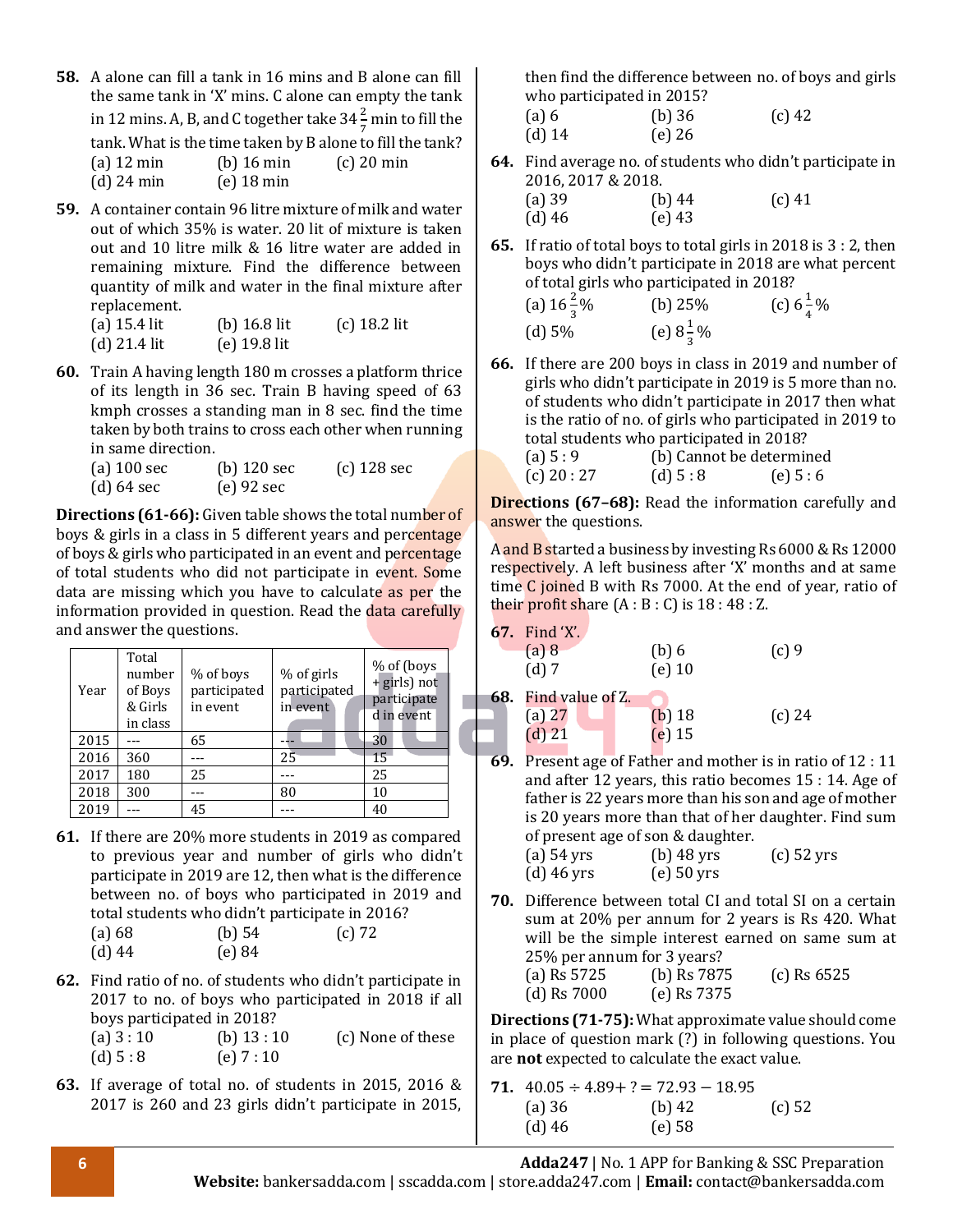- **72.**  $9.87 \times 16.08 55.03 \div 10.92 = ? + 54.98$ (a) 100 (b) 115 (c) 85 (d) 92 (e) 108
- **73.** 63.08 + 67.98 − 43.11+ ?= 89.93 (a) 6 (b) 15 (c) 2 (d) 11 (e) 17
- 74.  $79.87 + 23.06 = 12.98 \times 7.13 + ?$ (a) 2 (b) 21 (c) 7 (d) 17 (e) 12
- **75.** 520.07 ÷ 13.02 − 3.89 × 10.09 + 33.88 = ? (a) 39 (b) 34 (c) 29 (d) 25 (e) 45
- **76.** A and B invested Rs 6000 and Rs 12000 respectively in a business. After 6 months, C joined them and B left after 9 months from the starting. If profit share of C at the end of one year is Rs. 18900 out of total profit which is Rs. 50400, then find amount invested by C? (a) Rs 18000 (b) Rs 15000 (c) Rs 17000 (d) Rs 16000 (e) Rs 14000
- **77.** The area of a square is 1767 m<sup>2</sup> (approx.) and length of rectangle is one-third of side of that square. If breadth of rectangle is 4m less than length of rectangle, then find difference between area of square and area of rectangle.
	- (a)  $1609 \text{ m}^2$  (b)  $1627 \text{ m}^2$  (c)  $1664 \text{ m}^2$
	- (d) 1729 m<sup>2</sup> (e) 1709 m<sup>2</sup>
- **78.** A person sold an article for Rs 802. If it is sold for Rs 38 more, then selling price would be 20% more than cost price. What is the profit percent when article is sold at actual selling price?
	- (a)  $18.75\%$  (b)  $16.67\%$  (c)  $20\%$ (d)  $11\frac{1}{9}$ 
		-
		- % (e)  $14\frac{4}{7}\%$
- **79.** A boat takes 4 hrs to cover 'D' km in upstream and takes 3 hours to cover 'D-2' km in downstream. If speed of stream is 2 kmph, then find distance covered by boat in upstream in 3 hrs.

| $(a)$ 44 km | $(b)$ 48 km | $(c)$ 42 km |
|-------------|-------------|-------------|
| (d) 56 km   | $(e)$ 54 km |             |

- **80.** A dice is rolled twice what is the probability that the number in the second roll will be lesser than that in the first?
	- (a)  $\frac{1}{4}$ <br>(d)  $\frac{5}{12}$ (b)  $\frac{1}{2}$  (c)  $\frac{7}{12}$  (c)  $\frac{7}{12}$

**Direction (81–86):** Study the following data carefully and answer the following questions.

The pie chart shows the percentage distribution of total girls in five different classes in March month of 2019 and table shows the percentage of boys more or less than the girls in respective class for the same month and year.



| <b>CLASS</b> | % of boys more/less than girls |
|--------------|--------------------------------|
|              | 50% More                       |
|              | 30% More                       |
|              | 25% Less                       |
|              | 24% More                       |
|              | 25% More                       |
|              |                                |

**81.** What is the central angle for the percentage distribution of girls in class C? (a)  $100.8^\circ$  (b)  $100.0^\circ$  (c)  $102.8^\circ$ 

| $\sim$ |                    |  |                    |
|--------|--------------------|--|--------------------|
|        | (d) $98.8^{\circ}$ |  | (e) $90.8^{\circ}$ |

- **82.** In April 2019, number of girls and boys in class C are increased by  $14\frac{2}{7}\%$  and  $33\frac{1}{3}\%$  respectively as compared to previous month. Total students in class C in April 2019 are what percent more or less than total students in class C in March 2019 ?
	- (a)  $25\frac{2}{7}$  $\frac{2}{7}\%$  (b)  $24\frac{2}{7}\%$  (c)  $28\frac{4}{7}\%$ (d)  $30\frac{2}{7}\%$  (e)  $28\frac{2}{7}\%$
- **83.** What is the ratio of number of boys in class B to number of boys in class E?

| (a) $33:50$ | (b) $39:49$ | $(c)$ 44 : 47 |
|-------------|-------------|---------------|
| (d) $37:40$ | (e) $39:50$ |               |

**84.** What is the average of number of boys in class A, D and E if number of boys in class B are 195?

| (a) $245\frac{2}{3}$  | (b) 240 $\frac{2}{3}$ | (c) $236\frac{2}{3}$ |
|-----------------------|-----------------------|----------------------|
| (d) 241 $\frac{2}{3}$ | (e) $246\frac{2}{3}$  |                      |

**85.** If the difference between boys and girls in class D are 216, then what is the sum of boys in class A and girls in class C?

| $(a)$ 1656 | (b) $1545$ | $(c)$ 1600 |
|------------|------------|------------|
| (d) $1664$ | $(e)$ 1520 |            |

**7 Adda247** | No. 1 APP for Banking & SSC Preparation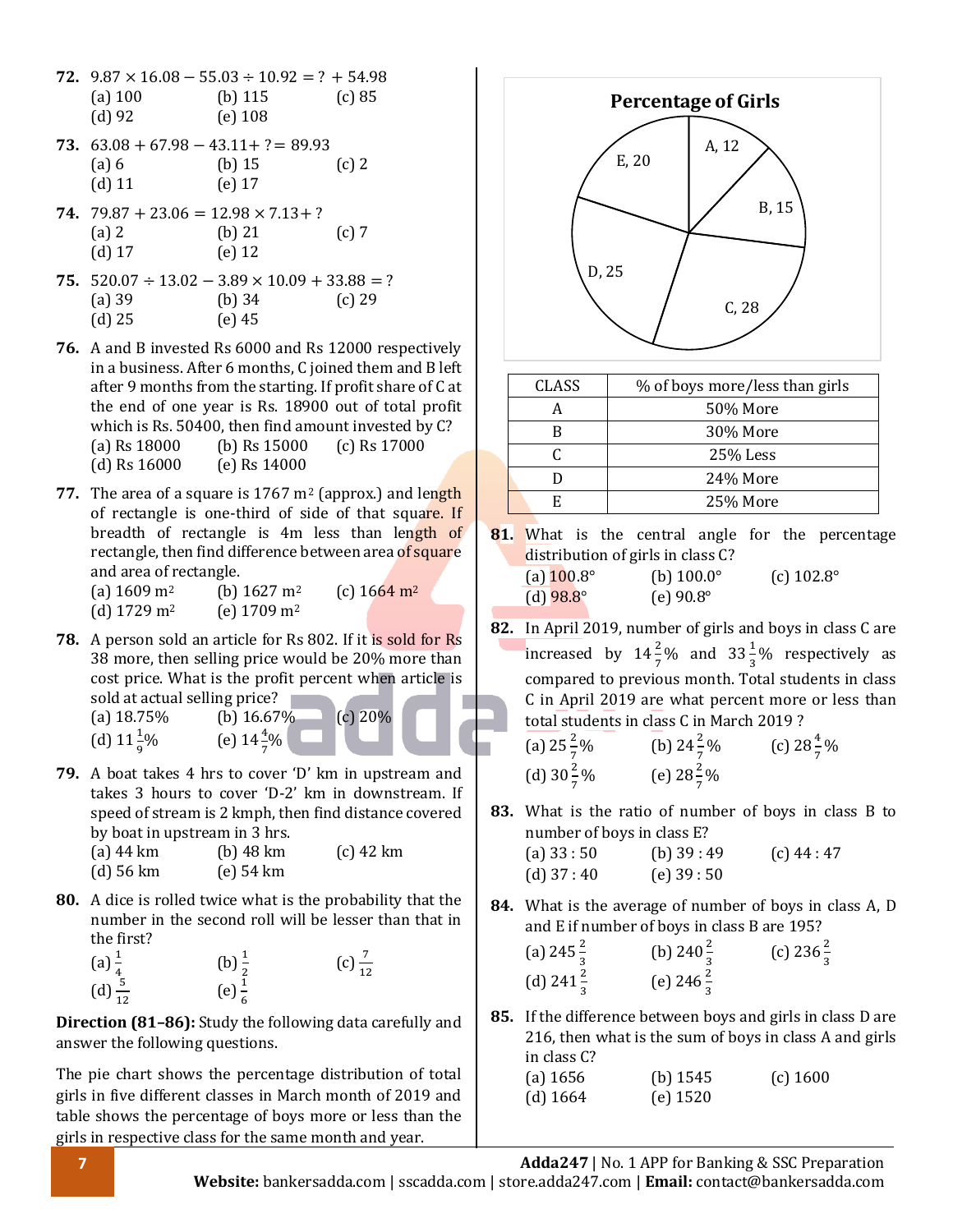**86.** Total students in class B are what percent more/less than total students in class E ?

| (a) $27\frac{8}{9}\%$ | (b) $27\frac{5}{9}\%$ | (c) $25\frac{7}{9}\%$ |
|-----------------------|-----------------------|-----------------------|
| (d) $25\frac{5}{9}\%$ | (e) $23\frac{1}{3}\%$ |                       |

**Direction (87-91):** Following are the questions based on two statements and answer the following based on the given statements.

**87.** C alone can complete the work in 15 days. In what time C and A together can complete the whole work. **Statement I**. A is 25% more efficient than B and B alone can complete the work in 20 days

**Statement II**. Difference between the time taken by A alone and B alone to complete the work is 22 $\frac{1}{2}$  days and time taken by C alone to finish the work is 10% more than the time taken by A and B together to complete the work.

- (a) Statement I alone is sufficient to answer the question while statement II alone is not sufficient to answer the question
- (b) Statement II alone is sufficient to answer the question while statement I alone is not sufficient to answer the question
- (c) Both statements I and II together are required to answer the question.
- (d) Either the statement I alone or Statement II alone is sufficient to answer the question
- (e) Question cannot be answered from any of the given statements or from both the statements.
- **88.** Side of square is 'a' cm. Find the value of 'a' ? **Statement I**. Square is inscribed in a circle C1. Radius of circle C1 is 21cm.

**Statement II.** Circle C2 is inscribed in the square. Radius of circle C2 is 28cm.

- (a) Statement I alone is sufficient to answer the question while statement II alone is not sufficient to answer the question
- (b) Statement II alone is sufficient to answer the question while statement I alone is not sufficient to answer the question
- (c) Both statements I and II together are required to answer the question.
- (d) Either the statement I alone or Statement II alone is sufficient to answer the question
- (e) Question cannot be answered from any of the given statements or from both the statements.
- **89.** A boat covers 35 km in upstream and 35km in downstream in total 4 hours. In what time it will cover 50km upstream?

**Statement I**. Sum of upstream and downstream speed of the boat is 36km/h

**Statement II.** Speed of water current is 20% of speed of boat in still water.

- (a) Statement I alone is sufficient to answer the question while statement II alone is not sufficient to answer the question
- (b) Statement II alone is sufficient to answer the question while statement I alone is not sufficient to answer the question
- (c) Both statements I and II together are required to answer the question.
- (d) Either the statement I alone or Statement II alone is sufficient to answer the question
- (e) Question can not be answered from any of the given statements or from both the statements.
- **90.** A train crosses a platform of twice of its length in 48seconds. Find the speed of train?

**Statement I**. Train crosses a man walking at a speed of 4m/s in the same direction as the direction of the train in 20 seconds

**Statement II.** After covering half of the platform, due to fault in the engine it covers remaining distance at a speed of which is 60% of its initial speed.

- (a) Statement I alone is sufficient to answer the question while statement II alone is not sufficient to answer the question
- (b) Statement II alone is sufficient to answer the question while statement I alone is not sufficient to answer the question
- (c) Both statements I and II together are required to answer the question.
- (d) Either the statement I alone or Statement II alone is sufficient to answer the question
- (e) Question cannot be answered from any of the given statements or from both the statements.



**IBPS PO 2020 PRELIMS** 

### **80 TOTAL TESTS**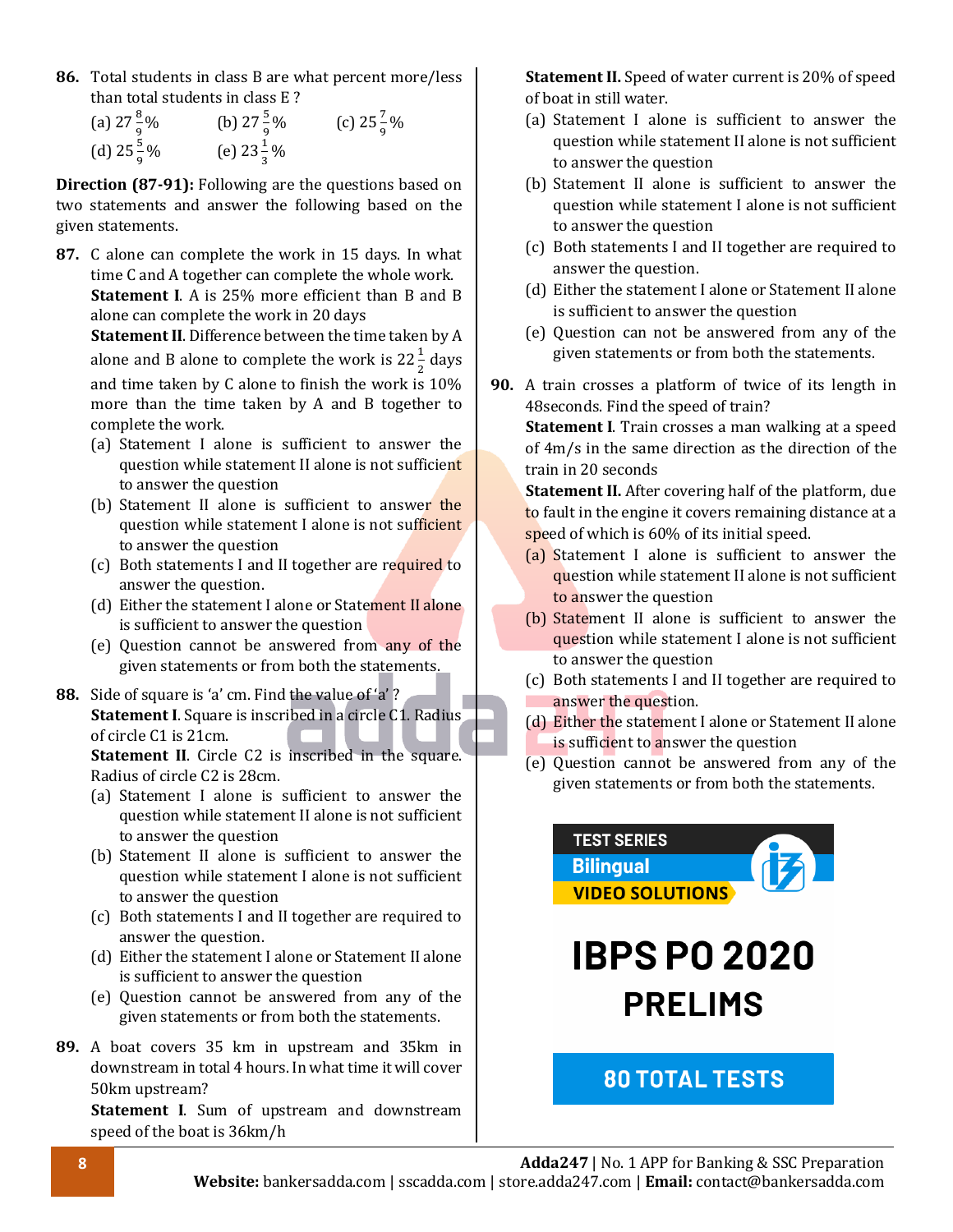**91.** Let x be total number of balls in a bag. Balls are of three different colors i.e. black, white and red. Calculate (x-1).

**Statement I**. Probability of getting a black ball is ⅙, a

red ball is  $\frac{1}{6}$  & a white ball is  $\frac{2}{3}$ .

**Statement II**. If one white ball is lost, probability of not getting a white ball is 8/23 and initial number of white balls in bag is less than 27.

(a) Statement I alone is sufficient to answer the question but statement II alone is not sufficient to answer the question.

- (b) Statement II alone is sufficient to answer the question but statement I alone is not sufficient to answer the question.
- (c) Both the statements taken together are necessary to answer the questions, but neither of the statements alone is sufficient to answer the question.
- (d) Either statement I or statement II by itself is sufficient to answer the question.
- (e) Statements I and II taken together are not sufficient to answer the question.

**Direction (92–97):** Line chart given below shows markup percent more than CP and discount percent given on MRP of seven different articles sold by a shopkeeper. Study the data carefully and answer the following questions.



**9 Adda247** | No. 1 APP for Banking & SSC Preparation **Website:** bankersadda.com | sscadda.com | store.adda247.com | **Email:** contact@bankersadda.com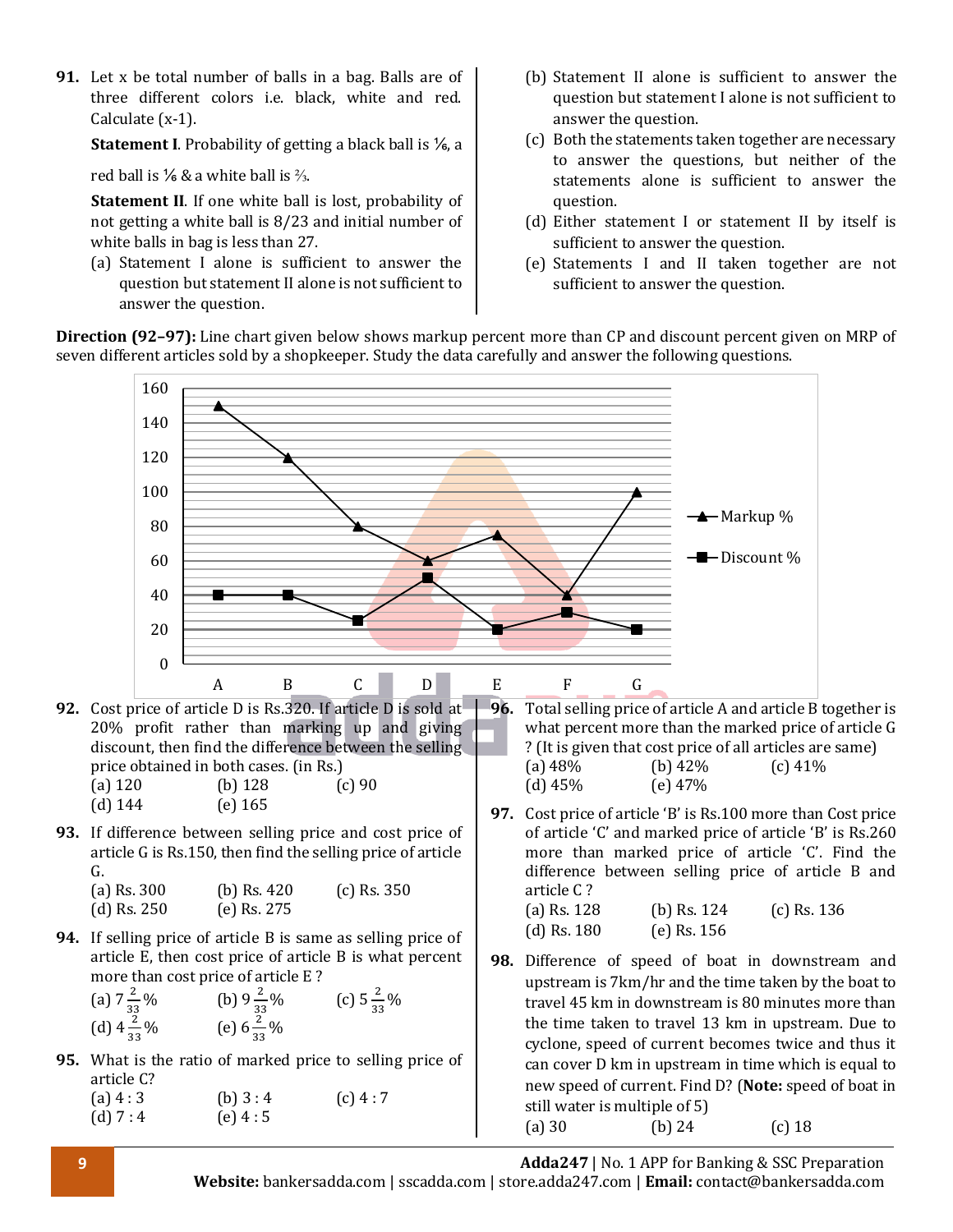(d) 21 (e) 27

- **99.** Ravi and Sneha got married 10 years ago and at that time ratio of their ages was 5:4. Ratio of present age of Ravi and Sneha is 7:6. After marriage they had seven children including a triplet and a twin. The ratio of present age of triplet, twin, sixth and the seventh child is 4:3:2:1. Find the largest possible value of the present total age of the family.
	- (a) 121 (b) 107 (c) 101
	- (d) 93 (e) None of the above

**100.**Shivam invested Rs 3 lac in a scheme which is providing interest rate of 'r'% per annum at CI and this scheme doubles the sum invested in  $\frac{72}{r}$  years which is two times of rate of interest provided by the scheme. Find the total amount received by Shivam at the end of 48 years (in lac)?

| $(a)$ 45 | (b) 50   | (c) 64 |
|----------|----------|--------|
| $(d)$ 32 | $(e)$ 48 |        |

#### **ENGLISH LANGUAGE**

**Directions (101-106):** Read the following passage and answer the following questions. Some words are highlighted to help you answer some of the questions.

AI has several positive applications but the capability of AI systems to learn from experience and to perform autonomously for humans makes AI the most disruptive and self-transformative technology of the 21st century. If AI is not regulated properly, it is bound to have unmanageable implications. Imagine, for instance, the electricity supply suddenly stops while a robot is performing a surgery, and access to a doctor is lost? And what if a drone hits a human being? These questions have already confronted courts in the U.S. and Germany. All countries, including India, need to be legally prepared to face such kind of disruptive technology.

Predicting and analysing legal issues and their solutions, however, is not that simple. For instance, criminal law is going to face drastic challenges. What if an AI-based driverless car gets into an accident that causes harm to humans or damages property? Who should the courts hold liable for the same? In the U.S., there is a lot of discussion about regulation of AI. Germany is working on blemish present in it, like certain ethical rules for autonomous vehicles stipulating that human life should always have priority over property or animal life. China, Japan and Korea are following Germany in developing a law on selfdriven cars. In India, NITI Aayog released a policy paper, 'National Strategy for Artificial Intelligence', in June 2018, which considered the importance of AI in different sectors. The Budget 2019 also proposed to launch a national programme on AI. While all these developments are taking place on the technological front, no comprehensive legislation to regulate this growing industry has been formulated in the country till date.

Apart from these aspects, strategists have also offered sober explorations of the future relationship between AI and nuclear weapons. Some of the most widely received **musings** on the issue, including a recent call for an AIenabled "dead hand" to update America's aging nuclear command, control, and communications infrastructure, tend to obscure more than they due to an insufficient understanding of the technologies involved. An appreciation for technical detail, however, is necessary to arrive at realistic assessments of any new technology, and particularly consequential where nuclear weapons are concerned. Some have warned that advances in AI could erode the fundamental logic of nuclear deterrence by enabling counter-force attacks against heretofore concealed and mobile nuclear forces. Such secure secondstrike forces are considered the backbone of effective nuclear deterrence by assuring retaliation. Were they to become vulnerable to pre-emption, nuclear weapons would lose their deterrent value.

The exponential growth of sensors and data sources across all warfighting domains has analysts today facing an overabundance of information. Some strategists warn that the same AI-infused capabilities that allow for more prompt and precise strikes against time-critical conventional targets could also undermine deterrence stability and increase the risk of nuclear use. Specifically, AI-driven improvements to intelligence, surveillance, and reconnaissance would threaten the survivability of heretofore secure second-strike nuclear forces by providing technologically advanced nations with the ability to find, identify, track, and destroy their adversaries' mobile and concealed launch platforms. Transportererector launchers and ballistic missile submarines, traditionally used by nuclear powers to enhance the survivability of their deterrent forces, would be at greater risk. A country that acquired such an exquisite counterforce capability could not only hope to limit damage in case of a spiraling nuclear crisis but also negate its adversaries' nuclear deterrence "in one swift blow." Such an ability would undermine the nuclear deterrence calculus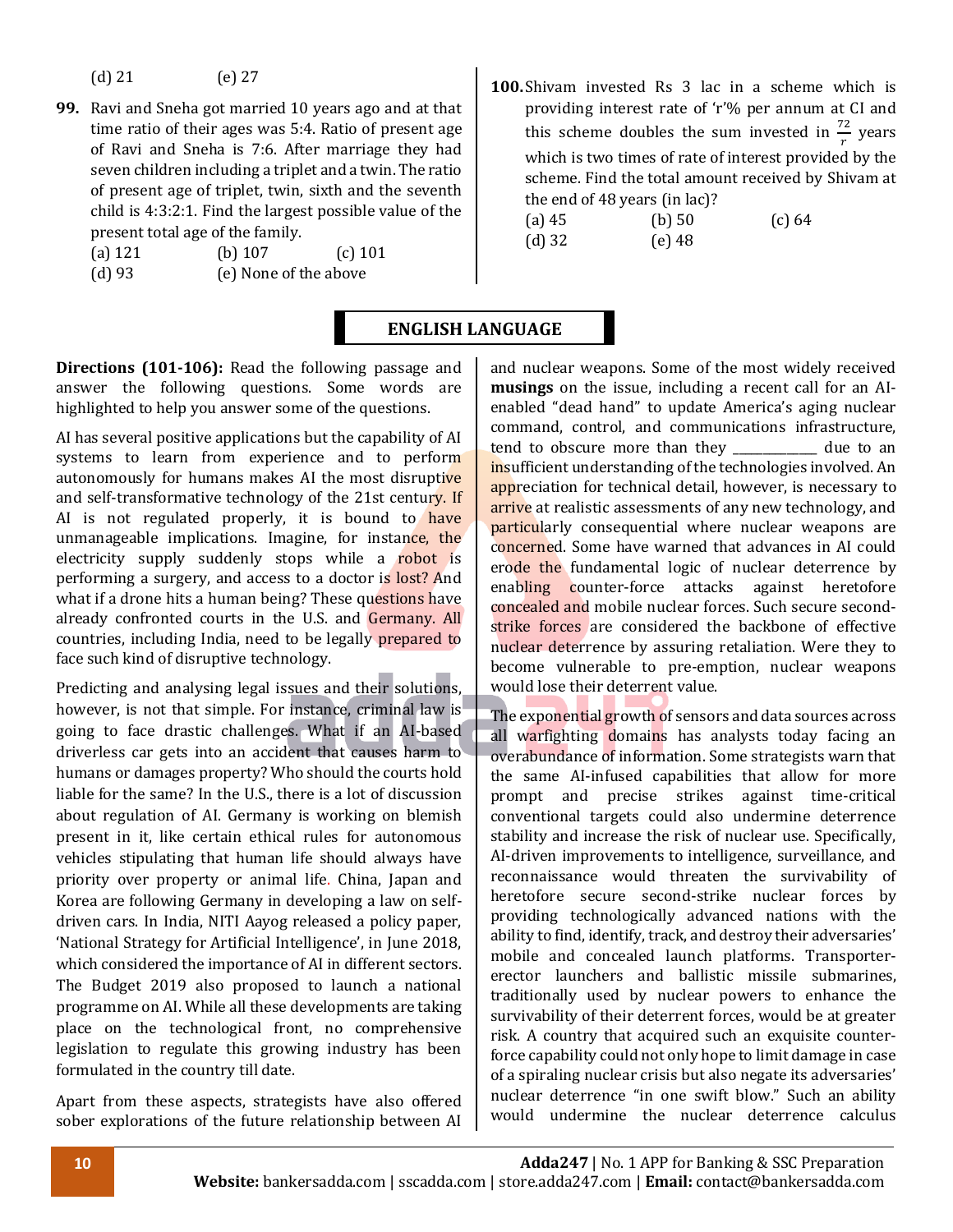whereby the costs of imminent nuclear retaliation far outweigh any conceivable gains from aggression.

- **101.**In accordance with the passage which of the following statement(s) negates the advancement of the AI technology?
	- (a) AI would diminish the whole idea of having a nuclear deterrence in the first place
	- (b) Absence of international monitoring authority for AI would lead to unbridled use
	- (c) Non-existence of jurisdictional responsibility of use of AI
	- (d) Both (a) and (c)
	- (e) None of these
- **102.**Which of the following argument(s) can be rectified after reading the given passage?
	- (a) Machine intelligence is much different from human intelligence
	- (b) AI-improved counter-force capability would be considered as good enough to order a strike
	- (c) Use of AI in National security will make the conventional warfare strategies obsolete.
	- (d) AI is considered to be inanimate that holds the producer of the product liable for harm
	- (e) None of these.
- **103.**Which of the following is similar to '**MUSINGS**' as used in the passage?
	- (a) contemplation(b) decimate  $(c)$  nurture
	- (d) tickle (e) None of these.
- **104.** 'No comprehensive legislation to regulate this growing industry has been formulated in the country till date' Why?
	- (a) dearth of technical whereabouts of the AI based mechanism in the concerned authorities
	- (b) dual use of AI i.e. both military and non-military.
	- (c) owing to political benefits of mass surveillance
	- (d) Both  $(b)$  and  $(c)$
	- (e) None of these.
- **105.** Select appropriate filler for the blank given in the passage.

| (a) discard    | (b) flout          | (c) embellish |
|----------------|--------------------|---------------|
| (d) illuminate | (e) None of these. |               |

- **106.**Which of the following suggestions regarding improvement of the AI have been suggested in the passage?
	- (a) Agreeing with the legal as well psychological aspects in different situations
	- (b) Ability to prioritize in life threatening situations
	- (c) prone to various manipulation that can alter decision making ability
- (d) safeguard from hacking various malicious groups and organization
- (e) None of these.

**Directions (107-111):** In the following questions a sentence is provided which is divided in different parts. One of these parts is highlighted and is free from grammatical error. Remaining parts may or may not be grammatically or contextually correct. Choose the letter corresponding to the correct part as your answer.

- **107.**Noting Kathak exponent Manjari Chaturvedi **(A)/**is in for a shock when her **(B)/qawwali performance was stopped midway/** by officials of the Uttar Pradesh government during **(C)/**a official cultural programme at a Lucknow **(D)**
	- (a) D (b) A (c) B (d) C (e) No Error
- **108.**In a fortnight, about 30 peoples will **(A)/**join the National Cyber Forensic Lab to **(B)/assist security agencies in preventing,**/ containing and investigate complex **(C)/**cybercrimes along the country**(D)**

| $(a)$ D | $(b)$ A      | $(c)$ B |
|---------|--------------|---------|
| $(d)$ C | (e) No Error |         |

- **109.**The fourth edition of 'The Death Penalty in India: Annual Statistics' **(A)/**published by Project 39A of NLU-Delhi said **(B)/the number of death sentences awarded/** for murders involving sexual offences**(C)/** in 2019 was at the highest in four years**(D)** (a)  $D$  (b)  $A$  (c)  $B$ (d) C (e) No Error
- **110.**The NGT have warned that local **(A)/ bodies will be liable to pay/** a compensation of Rs. 1 millions per month **(B)/**for a population of above 1 million if there was **(C)/**continued failure to treated generated waste. **(D)**
	- (a) D (b) A (c) B (d) C (e) No Error
- **111.**Under the NDPS Act, if there was prior**(A)/** information about the recovery of narcotic drugs**(B)/** or psychotropic substances to any person**(C)/** the power of arrest such a person**(D)/ is not vested with the police officer.**
	- (a) D (b) A (c) B (d) C (e) No Error

**Directions (112-117):** Read the following passage and answer the following questions. Some words are highlighted to help you answer some of the questions.

The sweetest victory is the one that's most difficult. The one that requires you to reach down deep inside, to fight with everything you've got, to be willing to leave everything out there on the battlefield—without knowing, until that do-or-die moment, if your heroic effort will be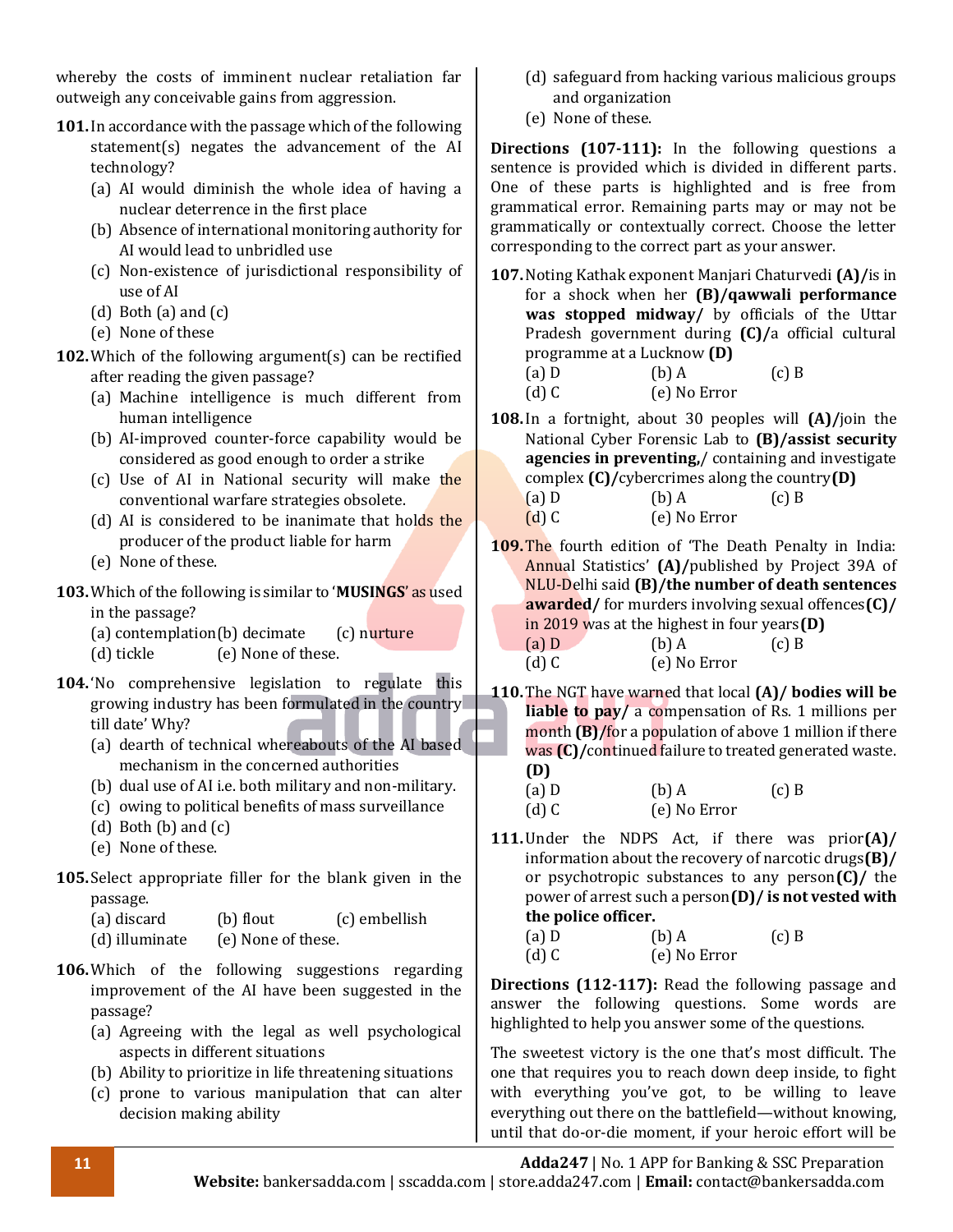enough. Society doesn't reward defeat, and you won't find many failures documented in history books. The exceptions are those failures that become steppingstones to later success. Such is the case with Thomas Edison, whose most memorable invention was the light bulb, which purportedly took him 1,000 tries before he developed a successful prototype. "How did it feel to fail 1,000 times?" a reporter asked. "I didn't fail 1,000 times," Edison responded. "The light bulb was an invention with 1,000 steps."

Unlike Edison, many of us avoid the prospect of failure. In fact, we're so focused on not failing that we don't aim for success, settling instead for a life of \_\_\_\_\_\_\_\_\_\_. When we do make missteps, we **gloss** over them, selectively editing out the miscalculations or mistakes in our life's résumé. "Failure is not an option," NASA flight controller Jerry C. Bostick reportedly stated during the mission to bring the damaged Apollo 13 back to Earth, and that phrase has been etched into the collective memory ever since. To many in our success-driven society, failure isn't just considered a non-option—it's deemed a deficiency, says Kathryn Schulz, author of Being Wrong: Adventures in the Margin of Error. "Of all the things we are wrong about, this idea of error might well top the list," Schulz says. "It is our meta-mistake: We are wrong about what it means to be wrong. Far from being a sign of intellectual inferiority, the capacity to err is crucial to human cognition."

When we take a closer look at the great thinkers throughout history, a willingness to take on failure isn't a new or extraordinary thought at all. From the likes of Augustine, Darwin and Freud to the business mavericks and sports legends of today, failure is as powerful a tool as any in reaching great success. "Failure and defeat are life's greatest teachers [but] sadly, most people, and particularly conservative corporate cultures, don't want to go there," says Ralph Heath, managing partner of Synergy Leadership Group and author of Celebrating Failure: The Power of Taking Risks, Making Mistakes and Thinking Big. However, in today's post-recession economy, some employers are no longer shying away from failure—they're embracing it. According to a recent article in BusinessWeek, many companies are deliberately seeking out those with track records reflecting both failure and success, believing that those who have been in the trenches, survived battle and come out on the other side have irreplaceable experience and perseverance.

When the rewards of success are great, embracing possible failure is key to taking on a variety of challenges, whether you're reinventing yourself by starting a new business or allowing yourself to trust another person to build a deeper relationship. "To achieve any worthy goal, you must take risks," says writer and speaker John C. Maxwell. "One of the

biggest secrets to success is operating inside your strength zone but outside of your comfort zone," Heath says. Although you might fail incredibly, you might succeed incredibly—and that's why incredible risk and courage are requisite. Either way, you'll learn more than ever about your strengths, talents and resolve, and you'll strengthen your will for the next challenge. If this sounds like dangerous territory, it can be. But there are ways to ease into this fearless mindset.

- **112.**As per the passage, what is common in all of the struggles which are later documented in the books? **(i)** Efforts made throughout the struggles **(ii)** Never give up attitude
	- **(iii)** Success at the end of their journey
	- (a) Only (i)
	- (b) Only (iii)
	- (c) Both (ii) and (iii)
	- (d) Both (iii) and (i)
	- (e) All of these.
- **113.**Which of the following statement(s) is/are not true in context of the given passage?
	- (a) High rewarding challenges require similar adaptability to varied failure possibility.
	- (b) As per Heath, risk taking ability is must to achieve any worthy goal
	- $(c)$  Both  $(a)$  and  $(d)$
	- (d) Human generally learn from the mistakes they make and the experience from those mistakes
	- (e) None of these.
- **114.**Which of the following best describe the attitude of Thomas Edison as can be inferred from the second paragraph of the given passage?
	- (a) distressed (b) sedulous (c) tense
	- (d) indifferent (e) None of these.
- **115.**Which of the following statement(s) can be inferred from the given passage?
	- (a) History is filled with the stories of eminent person and their failures.
	- (b) Positive attitude is the key to tackle a problematic situation
	- (c) Recession have made the people to take failure positively
	- (d) Mangers have to stick their necks out a mile every day to get the job done
	- (e) None of these.
- **116.** Select appropriate filler for the blank given in the passage.
	- (a) supremacy (b) abundant (c) mediocrity
	- (d) distinction (e) None of these.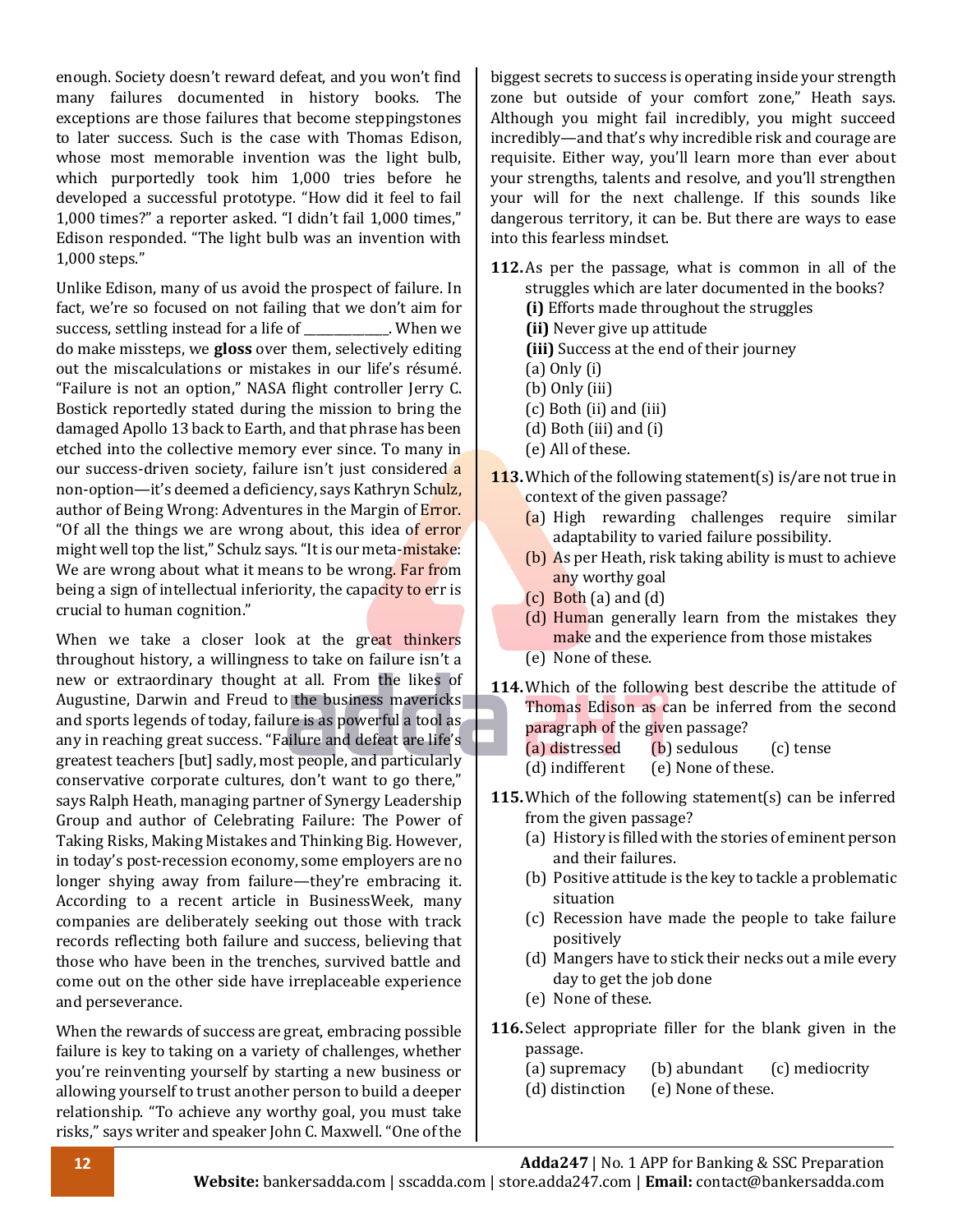**117.**Which of the following is opposite in meaning to '**GLOSS**' as used in the passage?

| (a) unveil  | (b) facade         | (c) shimmer |
|-------------|--------------------|-------------|
| (d) conceal | (e) None of these. |             |

**Directions (118-120):** In the following questions, a paragraph is given which is provided with some blanks. These blanks have to be filled by one word from the options provided below. Choose the option which fills all the blanks without inducing any grammatical or contextual error.

- **118.** We are witnessing unprecedented \_\_\_\_\_\_\_ in India. Such \_\_\_\_\_\_\_\_\_ are the hallmark of a free, democratic society, whose logic demands that the voice of the people be heard by those in power and decisions be reached after proper discussion and consultation.
	- (a) fastenings (b) protests (c) growth

(d) debate (e) None of these.

- **119.**There could be more bad news on the \_\_\_\_\_\_\_\_\_\_\_\_ front which saw a five-year high of 7.35% in December. The report from SBI said core \_\_\_\_\_\_\_\_\_\_ could rise further on the back of telecom price increase and a larger increase could push headline  $\qquad \qquad \text{closer to } 8\%.$ (a) diplomatic (b) economic (c) democratic (d) inflation (e) None of these.
- **120.**A bag containing a/an \_\_\_\_\_\_\_\_\_\_, placed near a ticket counter at the Mangaluru International Airport, triggered alarm on Monday morning. The bag was later removed and the defused through controlled explosion in an open area one kilometre away.
	- (a) ornament (b) confliction (c) explosive (d) cash (e) None of these.

**Directions (121-125):** Read the following passage and answer the following questions. Some words are highlighted to help you answer some of the questions.

Coffee first arrived in Europe from the Muslim world during the 17th century. It was amazing and it amazed, with an exoticness that charmed Europeans, its stimulating effect and the fact that it made a welcome change from traditional alcoholic beverages. Establishments serving coffee began to open, providing an environment for wonderful social, cultural and political exchange and, within a century, coffee had become part of everyday life.

It is not known exactly when coffee as a drink was discovered. However, we do know that the coffee plant originated in Ethiopia, where coffee beans were consumed either as a paste or as a drink, for their medicinal properties. The shrub was introduced to Yemen around the 14th century and it was then that the first coffee plantations were created. Muslim mystics and pilgrims appreciated coffee for its energising powers, so it travelled to Mecca. From that moment onwards, its success became unstoppable, bowling over Cairo, the Middle East and

Constantinople, before arriving in Europe in the early 17th century. As expected, this new drink would come up against a few opponents. Religious clerics were suspicious and asked Pope Clement VIII to taste it. He allegedly declared that it would be a sin if only unbelievers were allowed to enjoy such a delicious drink. Like the pope, the privileged classes were charmed by coffee and quickly **embraced** its exoticism; 'turqueries' were particularly fashionable at that time. Intellectuals appreciated it for its ability to help one stay alert and to think clearly. Unlike chocolate, which remained a luxury for the privileged for a long time, coffee, which was less-expensive, was adopted by all levels of society and welcomed into homes during the 19th century. A morning cup of coffee gradually replaced traditional broths or soups and became established as a great classic.

The arrival of coffee was accompanied by a new trend as establishments serving coffee, just like the ones that existed in Constantinople and in Cairo, began to open all over Europe. They soon became meeting places, where people from a variety of backgrounds could get together, discuss and exchange ideas, without becoming intoxicated. In Paris, for example, Le Procope became a meeting place for artists and intellectuals - Montesquieu and Diderot were regular customers. The freedom of speech and the spirit of revolt which sometimes reigned in these establishments did not go unnoticed by the authorities. In London, cafés came to be considered dangerous and, in 1676, Charles II ordered their closure. However, as a result of public pressure, they reopened just a few days later.

What we call the coffee bean is actually more like a seed or pit it grows inside a thin-fleshed fruit not unlike a cherry, which ripens about nine months after the coffee plant flowers. In order to prepare the beans for roasting, they must first be removed from this outer casing using one of several techniques—a "washed," a "pulp natural," or a "natural" method—which may vary based on factors like regional climate, tradition, and the coffee's intended flavor profile. This can be a very tricky part of the life cycle of a coffee bean, as even the highest-quality crop can quickly be

**\_\_\_\_\_\_\_\_\_\_\_** by mold, over-drying, inattentiveness, bad weather, or pest infestation.

- **121.**Which of the following statement(s) is/are false in context of the given passage?
	- (a) Coffee leads to the rise of establishments which sometimes served as the origin of revolt.
	- (b) Coffee was first discovered in Ethiopia in middle eastern region of world.
	- $(c)$  Both  $(b)$  and  $(d)$
	- (d) Popularity of coffee around the world started from Europe.
	- (e) None of these.
- **122.**Which of the following is similar in meaning to the word '**EMBRACED**' as used in the passage? (a) repudiate (b) espouse (c) obviate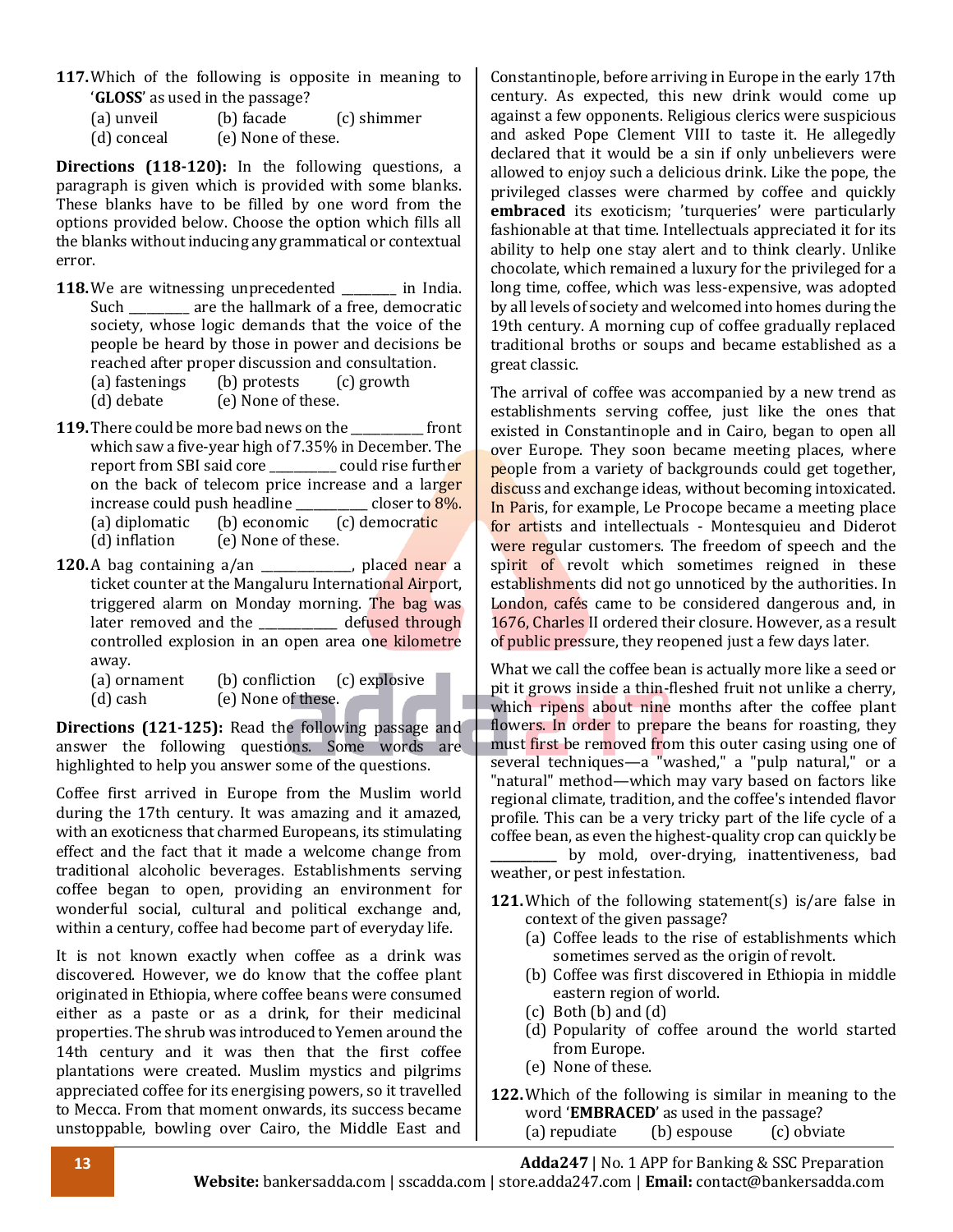(d) renounce (e) None of these.

- **123.**Which of the following merits of the coffee have been mentioned in the passage?
	- **(i)** Energizing affects
	- **(ii)** Increased alertness
	- **(iii)** improved ability to think clearly
	- (a) Only (i)
	- (b) Only (ii)
	- (c) Only (iii)
	- (d) Both (ii) and (iii)
	- (e) All of the above
- **124.** Select appropriate filler for the blank given in the passage.
	- (a) augmented (b) ruined (c) exhausted
	- (d) replenished (e) None of these.
- **125.**Which of the following statement(s) is/are in accordance with the passage?
	- (a) Use of coffee faced severed criticism from religious clerics
	- (b) widespread use of coffee helped chocolate in gaining popularity
	- (c) coffee fruit is grinded and roasted to obtain the coffee powder which is widely used
	- (d) Both (a) and (b)
	- (e) None of these.

**Directions (126-130):** In the following questions five sentences which are in their jumbled form are given. Further these sentences have a highlighted part which may or may not form a contextually meaningful sentence. You have to swap the highlighted part with the other to make a contextually meaningful sentence and then rearrange those sentences to make a contextually meaningful paragraph. Later, answerer the follow up questions.

- (A) Here, the example of Brazil, the only country where more than 100 million **most ambitious government health programme(i)**.
- (B) Achieving universal health coverage is a very complex task, **one interesting field of cooperation to explore in the strategic partnership is healthcare(ii)**.
- (C) It can also provide lessons for Ayushman Bharat, currently the world's largest and **inhabitants have a universal health system, is worth studying(iii).**
- (D) As Brazilian President Jair Bolsonaro visits New Delhi this Republic Day, **especially for developing countries(iv)**.
- (E) Which in turn will Help in achieving universal coverage in India, a country with a population of 1.3 billion, **is a challenge of epic proportions(v)**.
- **126.**Which of the following will be the second sentence after the rearrangement? (a) C (b) A (c) E (d) B (e) D
- **127.**Which of the following highlighted phrase should the phrase '**especially for developing countries**' interchanged with to make a contextually meaningful sentence?
	- (a) most ambitious government health programme
	- (b) one interesting field of cooperation to explore in the strategic partnership is healthcare
	- (c) inhabitants have a universal health system, is worth studying
	- (d) is a challenge of epic proportions
	- (e) No interchange required.
- **128.** Select the correct pair of replacement from the options given below.
	- (a) i-ii  $\qquad$  (b) iii-iv  $\qquad$  (c) ii-iii
		- (d) i-iii (e) None of these.
- **129.**Which of the following will be the fifth sentence after the rearrangement?

| $(a)$ C | $(b)$ A | $(c)$ E |
|---------|---------|---------|
| $(d)$ B | $(e)$ D |         |

**130.**Which of the following will be the fourth sentence after the rearrangement?

| $(a)$ C | $(b)$ A | $(c)$ E |
|---------|---------|---------|
| $(d)$ B | $(e)$ D |         |

**Directions (131-138):** In the following passage there are highlighted words, each of which has been numbered. These numbers are printed below the passage and against each, five options are given. In four options, one word is suggested in each option. Find out the appropriate word which can replace the highlighted word. If the highlighted word fits the passage, choose option 'e' (No correction required) as the correct choice.

The Supreme Court allowed the government's **abrogation (131)** to take over the management of the **thriving (132)** real estate major Unitech Ltd. and appointed a new board of directors to steer the completion of pending projects and provide homes for over 12,000 investors in dire straits. A Bench of Justices D.Y. Chandrachud and M.R. Shah appointed former IAS officer Yudvir Singh Malik as the chairman and managing director of the new board while refusing to give a/an **vacant (133)** on the board to Unitech Group founder Ramesh Chandra at this stage.

"The idea of a professional board is to allow them to take control of the company and complete the pending projects in the interest of homebuyers," the court said. The board includes A.K. Mittal, ex-CMD of National Buildings Construction Corporation; Renu Sud Karnad, chairman of HDFC Credila Finance Service Pvt Ltd.; Jitu Virwani, CMD of Embassy Group; and Niranjan Hiranandani, managing director of Mumbai-based Hiranandani Group.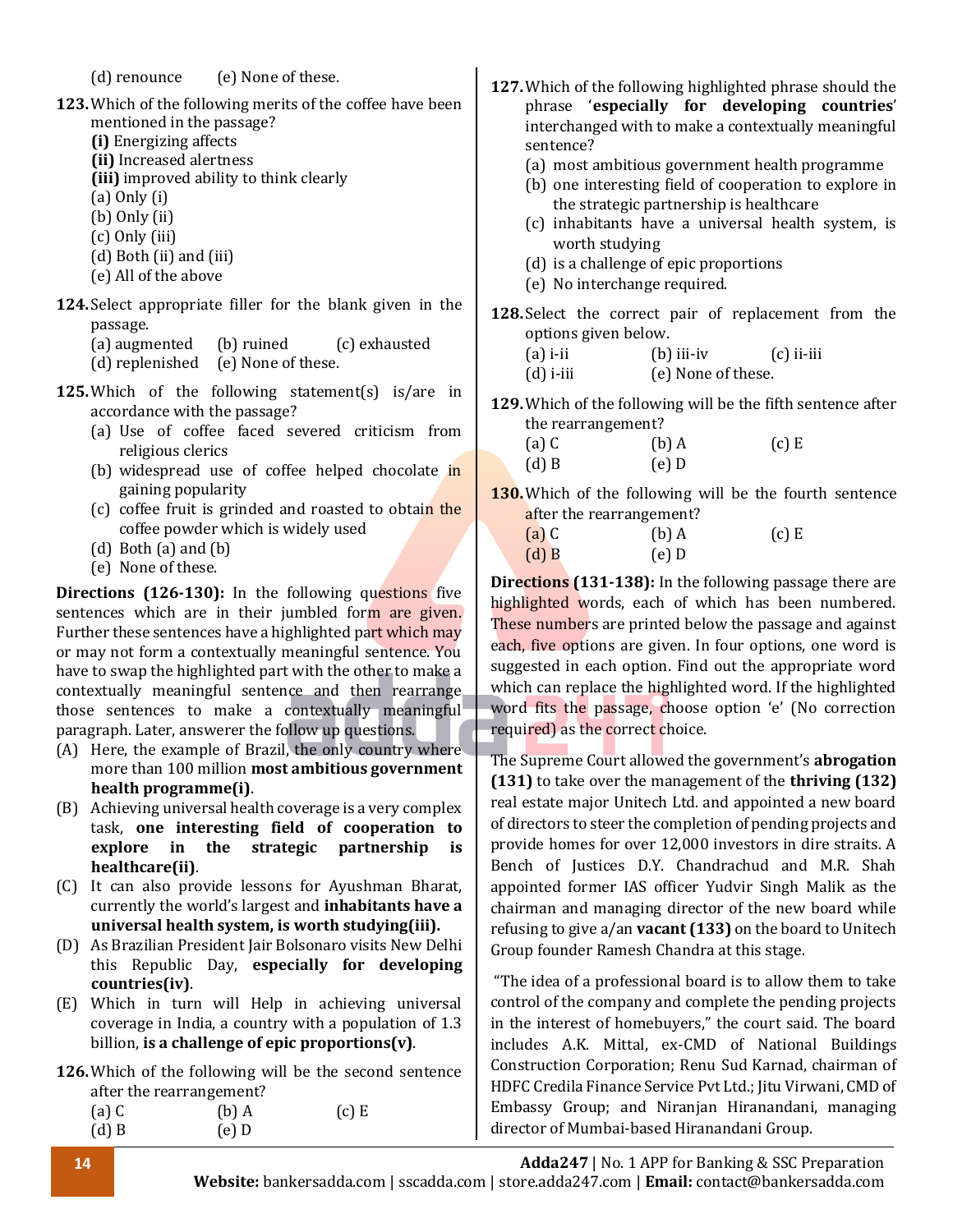The court **subjugated (134)** the institution of any fresh cases against Unitech for two months. Old orders and enforcement of them also stand suspended for the period. Unitech promoters Sanjay Chandra and his brother Ajay Chandra are currently **granted (135)** in Tihar jail for allegedly **laying (136)** off homebuyers' money. The court said the probe into irregularities in the company would continue and said the work of a panel led by former Delhi High Court judge, Justice S.N. Dhingra, appointed to sell the company's assets and use the money in completion of pending projects, would continue to work till the new board comes up with a **resolution (137)** framework.

The court indicated that it would appoint a retired Supreme Court judge to monitor the preparation of resolution framework. The top court directed the present management of the company, forensic auditors, asset reconstruction companies, banks and financial institutions and state governments to **intend (138)** cooperation to the new board.

| 131. $(a)$ inception<br>(d) proposal  | (b) character (c) adoption<br>(e) No correction required  |           |
|---------------------------------------|-----------------------------------------------------------|-----------|
| 132. $(a)$ juvenile<br>(d) endangered | (b) embattled (c) sprouting<br>(e) No correction required |           |
| 133. $(a)$ rite<br>(d) ramification   | (b) abash (c) berth<br>(e) No correction required         |           |
| 134. $(a)$ barred<br>(d) discord      | (b) adjourned (c) incurred<br>(e) No correction required  |           |
| $135$ . (a) entitled<br>(d) melee     | (b) coveted (c) lodged<br>(e) No correction required      |           |
| 136. $(a)$ taken<br>(d) siphoning     | $(b)$ called $\qquad$<br>(e) No correction required       | $(c)$ pay |
| $137$ . (a) journal<br>(d) novice     | (b) intrinsic (c) luscious<br>(e) No correction required  |           |

**138.** (a) disseminate (b) extend (c) squander (d) plummet (e) No correction required

**Direction (139-140):** Select the phrase/ connector (STARTERS) from the given three options which can be used to form a single sentence from the two sentences given below, implying the same meaning as expressed in the statement sentences.

**139.**China will step up efforts to contain the coronavirus outbreak ahead of the Lunar New Year holidays. 17 new cases of the virus have been confirmed and there is increasing possibility of spread of virus to other countries.

**(i)** In lieu of 17 new cases…

**(ii)** Owing to the 17 new cases….

**(iii)** Taking into consideration China's efforts to….

- (a) Only (i)
- (b) Only (ii)
- (c) Only (iii)
- (d) Both (i) and (ii)
- (e) None of the above
- **140.**Doubts were raised about the efficacy of the Right To Information Act in Haryana. Only 35% penalty has been recovered since the setting up of the Haryana State Information Commission in 2006.

**(i)** Citing the modus operandi of RTI……

**(ii)** Stating the facts regarding cases under RTI…. **(iii)** In what raises doubts about the efficacy…….

- (a) Only (i)
- (b) Only (ii)
- (c) Only (iii)
- (d) Both (iii) and  $(i)$
- (e) None of the above

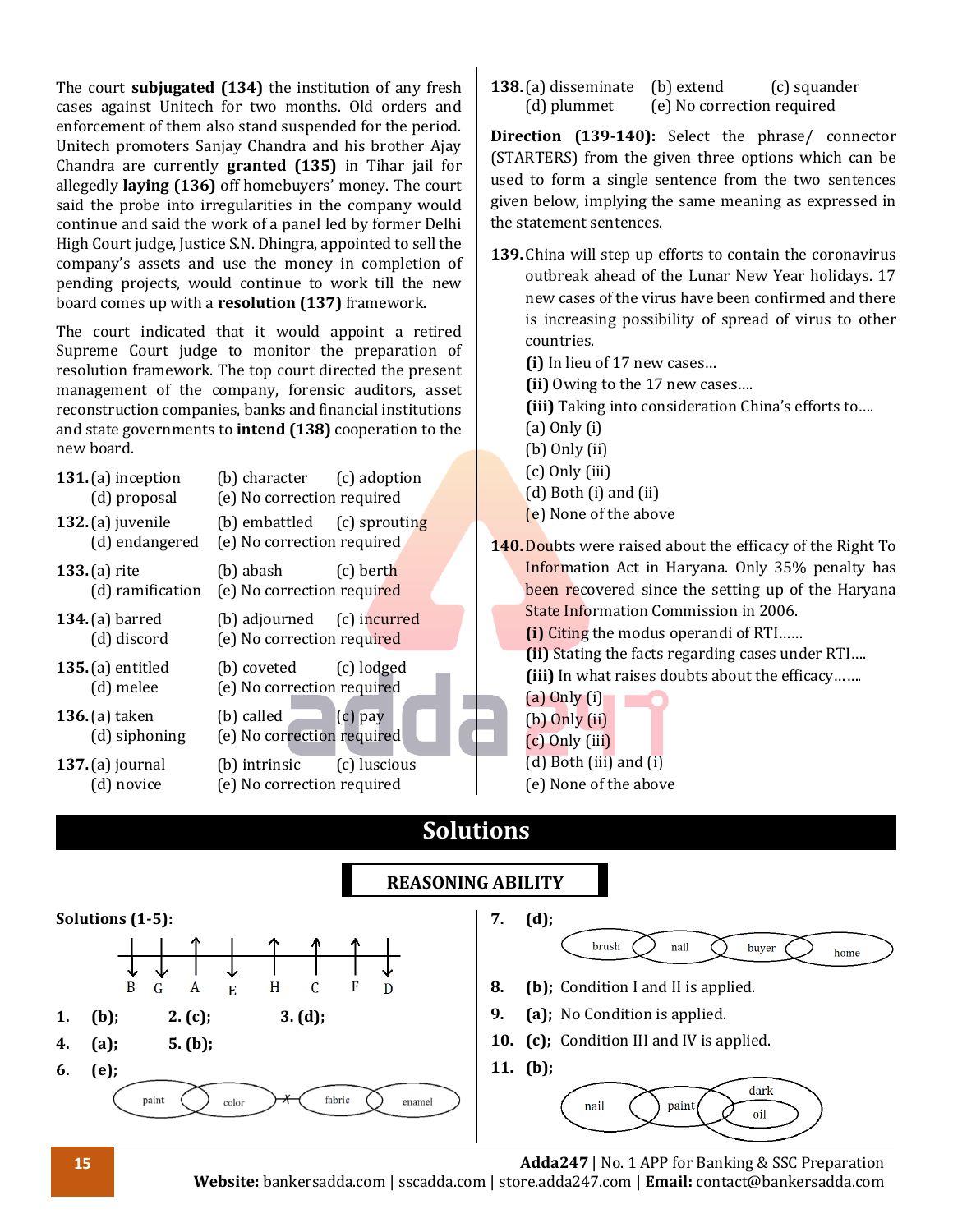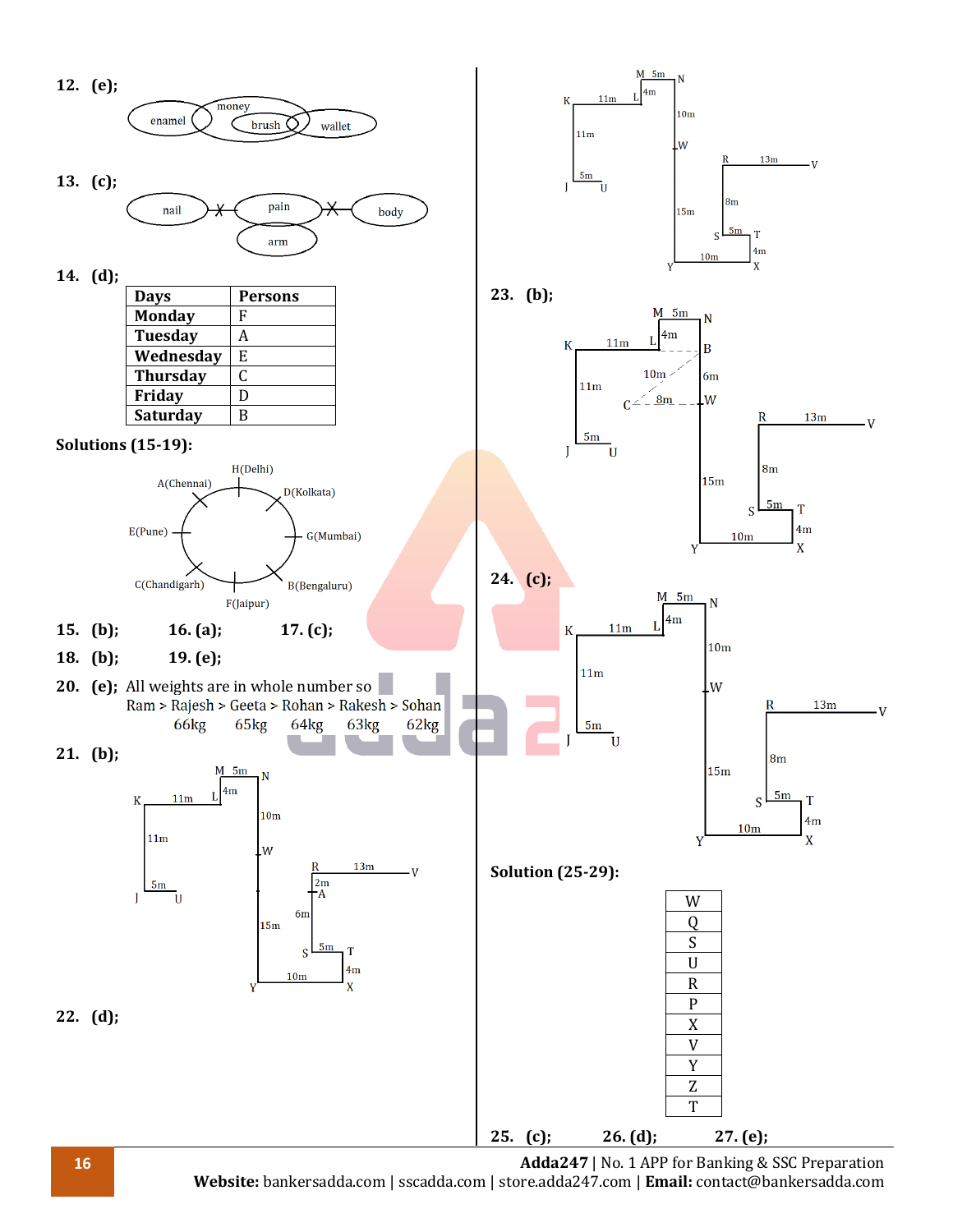#### **28. (a); 29. (b);**

**Solution (30-32):** Meaningful word is DISCOUNT

#### **30. (d); 31. (b); 32. (e);**

**Solution (33-37):** O was born just before K who youngest. M is not less than 37 year. Ages are measure from  $1$ <sup>st</sup> January 2020. Every person was born on  $1$ <sup>st</sup> of every month. So, M was born on January 1983 and he oldest person. There are 17 months difference between th age of M and J. So, J was born on June 1984. Here, we go two possibilities i.e. Case 1 and Case 2. There are as man persons were born before Q as after L. P and L were bor in same year. J is younger than N. N was born on October.

|       | Case 1  |         | Case 2  |         |
|-------|---------|---------|---------|---------|
| Years | Months  | Persons | Months  | Persons |
| 1983  | January | M       | January | M       |
|       | October | N       | October | N       |
| 1984  | Iune    |         |         |         |
|       |         |         | Iune    |         |
| 1985  |         |         |         | P       |
|       |         | p       |         |         |
| 1986  |         |         |         |         |
|       |         | K       |         |         |

P was born before April. So, P was either born on February or on March. O and K were born in the month which have 31 days. There are 13 months difference between the ages of P and O. Now P and O were born on February and March respectively. Q and L were born in the month of 30 days. L was born before P in same year and here P was born on February, so Case 1 is ruled out. There are 11 months gap between the births of L and K. Now, L and K was born on September and August respectively. So, the final arrangement will be: -

| Years | <b>Months</b> | Persons |
|-------|---------------|---------|
| 1983  | January       | М       |
|       | October       | N       |
| 1984  | April         | 0       |
|       | June          |         |
| 1985  | February      | P       |
|       | September     | L       |
| 1986  | March         | O       |
|       | August        | К       |

**33. (c); 34. (e); 35. (b);**

**36. (c); 37. (d);**

**Solution (38-42):** Logic- Each word has code which consists only two symbols.

1<sup>st</sup> symbol is the code of the number which is the difference between the place values of 1<sup>st</sup> and last letter in each word.

2nd symbol is the code of the number which is the difference between the place values of 2nd letter from right and 2nd letter from left.

Code of difference of place values is as follows:

| is       |          | difference                     | $\mathbf{1}$       | 2           | 3  | 4    | 5 | 6        | 7                | 8              | 9            | 10 |
|----------|----------|--------------------------------|--------------------|-------------|----|------|---|----------|------------------|----------------|--------------|----|
| d        |          | code                           | ©                  | ⊏           | £  | ¥    | β | α        | Ω                | μ              | $^\circledR$ | €  |
| эf       |          |                                |                    |             |    |      |   |          |                  |                |              |    |
| is       |          | difference                     | 11                 | 12          | 13 | 14   |   | 15       | 16               | 17             | 18           | 19 |
| ιe       |          | code                           | @                  | sд          | \$ | $\%$ |   | &        | $\ast$           | $^{\circledR}$ | $\infty$     | #  |
| эt<br>ιy | 38. (c); |                                |                    | 39. (b);    |    |      |   | 40. (d); |                  |                |              |    |
| 'n       | 41. (b); |                                |                    | 42. $(c)$ ; |    |      |   |          |                  |                |              |    |
| Ċ,       |          | 43. (d); I. L@N(false)         |                    |             |    |      |   |          | II. $K#R(true)$  |                |              |    |
|          |          |                                | III. $V\%R(false)$ |             |    |      |   |          |                  |                |              |    |
|          |          | <b>44.</b> (b); I. G&M(false)  |                    |             |    |      |   |          | II. K@O(true)    |                |              |    |
|          |          |                                | III. M@G(false)    |             |    |      |   |          |                  |                |              |    |
|          |          | 45. (a); I. $M@N$ (true)       |                    |             |    |      |   |          | II.J#V(false)    |                |              |    |
|          |          |                                | III. L%N(false)    |             |    |      |   |          |                  |                |              |    |
|          |          | <b>46.</b> (a); I. D#A (true)  |                    |             |    |      |   |          | II. $F@D(true)$  |                |              |    |
|          |          |                                | III. H%E(false)    |             |    |      |   |          |                  |                |              |    |
|          |          | <b>47.</b> (c); I. G%J (false) |                    |             |    |      |   |          | II. $F@H(false)$ |                |              |    |
|          |          |                                | III. I@M(true)     |             |    |      |   |          |                  |                |              |    |

**48. (a);** From I we get following arrangement:

|     | <b>Floor</b>   | <b>Persons</b>           |
|-----|----------------|--------------------------|
|     | 5              | X                        |
|     | 4              |                          |
|     | 3              |                          |
|     | $\overline{2}$ |                          |
|     |                |                          |
| - - | -- - -         | <b>Section</b><br>$\sim$ |

Hence X lives on 5th floor.

**49. (c);** From I and II both we get following arrangement:



**50. (b);** Even after combining I and II we can't conclude anything.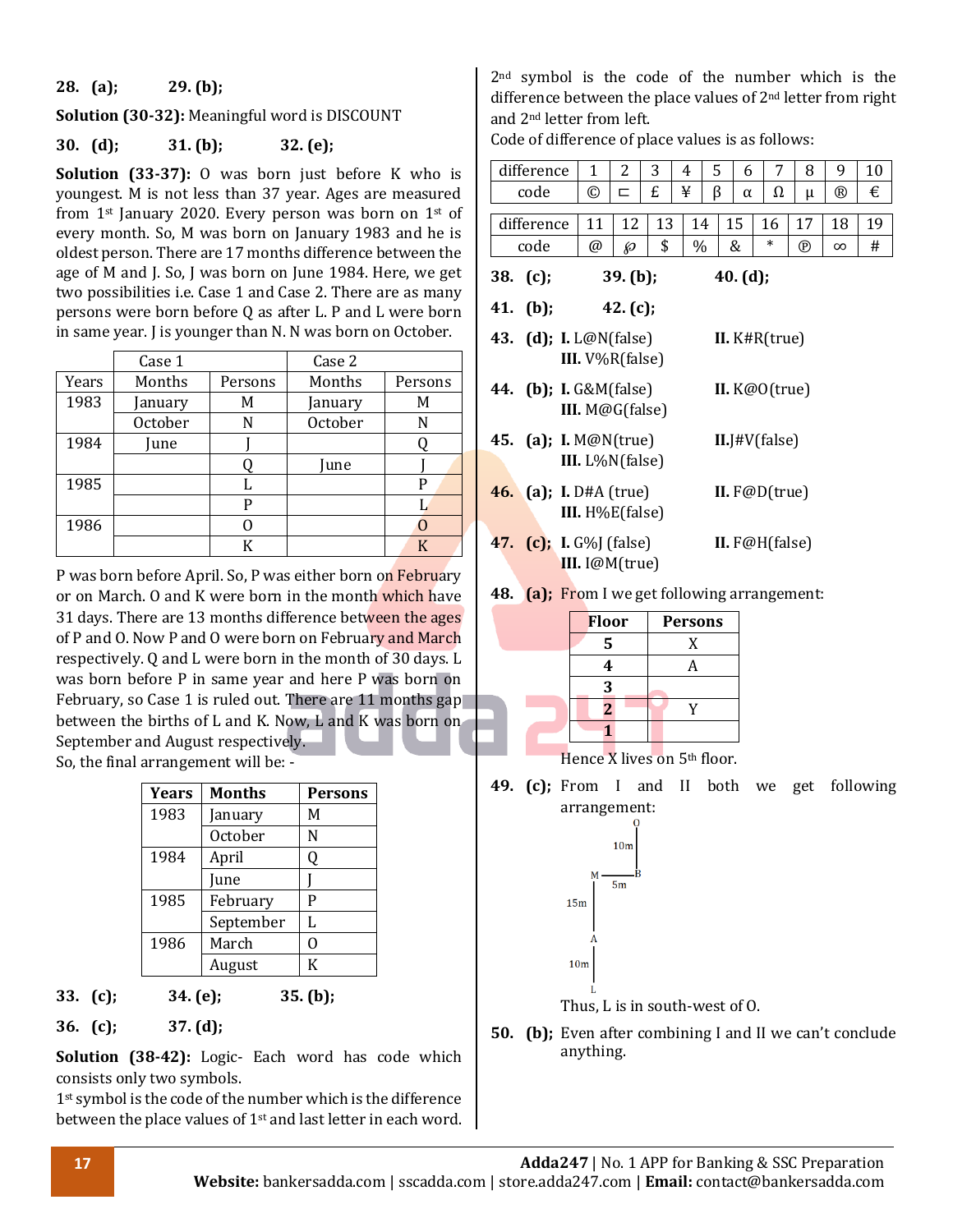**NRA-CET Ready** ANK **Useful for Bank & Insurance Exams TEST PACK 12 Months Subscription QUANTITATIVE APTITUDESolutions (51–56): College A:** let no. of students in ME  $= 2x$ Students in  $EE = 2x + 40$ Students in  $CE = 3x$ **College B:** students in  $EE = 2x + 20$ Students in  $CE = 340 = 40 + 3x$ Students in ME =  $\frac{9}{11}(2x + 20)$ **College C:** students in ME = 1.2x Students in  $CE = 1.2x - 40$ Students in EE =  $780 - (2x+40+2x+20) = 720 - 4x$ On solving,  $x = 100$  $\text{College} \setminus \text{Course}$   $\text{ME}$   $\text{CE}$   $\text{EE}$   $\text{Total}$ A 200 300 240 740 B 180 340 220 740  $C \begin{array}{|c|c|c|c|c|c|c|c|} \hline \end{array}$  (120 | 80 | 320 | 520 **51. (e);** students in C = 520 **52. (a);** students who shifted to CE in college C from ME in college A = 20 Students in CE in college C now = 80+20 = 100 Average of students in ME of all colleges  $=\frac{180+180+120}{2}$  $\frac{30 + 120}{3} = 160$ Required difference =  $160 - 100 = 60$ **53. (c);** required % =  $\frac{220-120}{120} \times 100 = 83\frac{1}{3}\%$ **54. (b);** required ratio = (200 + 300) : (340 + 220)  $= 500 : 560 = 25 : 28$ 

**55. (d);** required difference  $=\frac{240+220+320}{3} \sim \frac{300+340+80}{3}$ 3  $= 20$ 

**56. (b);** required % = 
$$
\frac{520}{740} \times 100 = 70\%
$$
 (approx.)

**57. (d);** Let MP be Rs 100x  $SP = Rs 90x$  $CP = \frac{100}{112.5} \times 90x = \text{Rs } 80x$ New  $SP = Rs 75x$ 

Required loss % =  $\frac{5x}{80x} \times 100 = 6.25\%$ **58.** (c);  $ATQ, \frac{1}{16} + \frac{1}{X}$  $\frac{1}{x} - \frac{1}{12}$  $\frac{1}{12} = \frac{7}{24}$ 240 On solving,  $\frac{1}{x} = \frac{1}{20}$ 20  $X = 20$  min

**59. (b);** milk remained after 20 lit mixture is taken out  $=(96-20)\times\frac{65}{100}$  $\frac{100}{100}$  = 49.4 lit Water remained after 20 lit mixture is taken out  $=(96-20)\times\frac{35}{100}$  $\frac{33}{100}$  = 26.6 lit Required difference =  $(49.4 + 10) - (26.6 + 16)$ = 16.8 litre

**60. (c);** Speed of train  $A = \frac{4 \times 180}{36} = 20$  m/s = 72 kmph Length of train B = 63  $\times \frac{5}{16}$  $\frac{3}{18} \times 8 = 140 \text{ m}$ Required time =  $\frac{180+140}{(72-63) \times \frac{5}{16}}$ 18  $= 128$  sec

- **61. (b);** Total student in 2019 = 360 Let no. of boys & girls be x & y respectively x + y = 360 ………………..(i) Students who didn't participate in 2019  $=\frac{40}{100}$  $\frac{40}{100}$  × 360 = 144 no. of boys who didn't participate in 2019  $= 144 - 12 = 132$ required difference =  $\frac{132}{55} \times 45 - \frac{15}{100}$  $\frac{15}{100}$  × 360 = 54 **62. (a);** no. of girls who didn't participate in 2018 = 30 No. of boys who participated in 2018  $= 300 - \frac{30}{30}$  $\frac{30}{20}$  × 100 = 150 Required ratio =  $45 : 150 = 3 : 10$
- **63. (d);** no. of students in 2015 = 780 (360+180) = 240 Students who didn't participate in 2015 = 72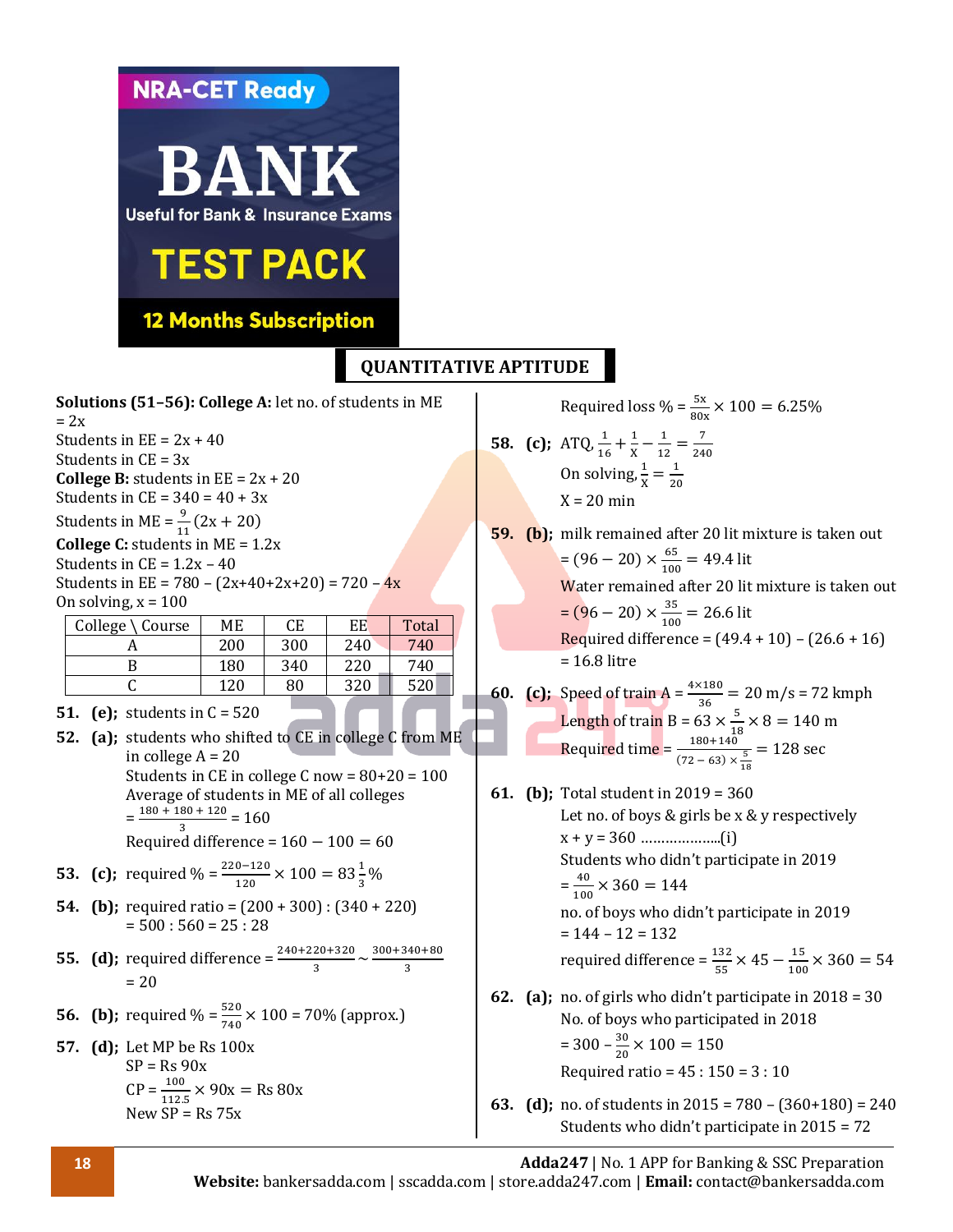no. of boys who didn't participate in 2015 = 49 Total number of girls in 2015 = 240  $-\frac{49}{35}$  $\frac{49}{35} \times 100$  $= 100$ Required difference =  $140 \times \frac{65}{100}$  $\frac{65}{100}$  – (100 – 23)  $= 91 - 77 = 14$ **64. (e);** required average  $=\frac{1}{2}$  $\frac{1}{3}$  $\left(360 \times \frac{15}{100}\right)$  $\frac{15}{100} + 180 \times \frac{25}{100}$  $\frac{25}{100} + 300 \times \frac{10}{100}$  $= (54 + 45 + 30)/3 = 43$ **65. (c);** Total no. of boys in 2018 = 180 Total No. of girls in 2018 = 120 No. of students who didn't participate in 2018 = 30 No. of boys who didn't participate in 2018  $= 30 - 24 = 6$ Required % =  $\frac{6}{120-24} \times 100 = 6\frac{1}{4}$  $\frac{1}{4}$ % **66. (a);** no. of boys who didn't participate in 2019 = 110 No. of girls who didn't participate in 2019  $= 5 + \frac{25}{100} \times 180 = 50$ Total students in 2019 =  $\frac{160}{40} \times 100 = 400$ No. of girls who participated in  $2019 = 200 - 50$  $= 150$ Required ratio = 150 :  $\left(\frac{90}{100}\right)$  $\frac{90}{100}$  × 300) = 5 : 9 **Solutions (67–68):** Ratio of Profit share (A : B : C)  $= (6000 \times X) : (12000 \times 12) : (7000 \times X) = 6X : 144 : 7X$ ATQ, 6X : 144 : 7X = 18 : 48 : Z 6X  $\frac{6X}{144} = \frac{18}{48}$ 48  $X = 9$  months Also,  $\frac{144}{7X} = \frac{48}{Z}$  $\frac{18}{2}$   $\Rightarrow$  Z = 21 **67. (c);** X = 9 months **68. (d);** Z = 21 **69. (e);** Let present age of father & mother be 12x years & 11x years respectively ATQ,  $\frac{12x + 12}{11x + 12} = \frac{15}{14}$  $\frac{15}{14} \Rightarrow x = 4$ present age of son =  $12x - 22 = 26$  yrs present age of daughter =  $11x - 20 = 24$  yrs required sum = 50 yrs **70. (b);** let sum be Rs P ATQ,  $P\left(\frac{20}{100}\right)^2 = 420$  $P = Rs 10500$ Required simple interest =  $\frac{10500 \times 25 \times 3}{100}$  = Rs 7875 **71. (d)**;  $40 \div 5 + ? \approx 73 - 19$  $? = 46$  $? = 100$  $? = 2$  $? = 12$  $? = 34$ orders.  $= (1 + \frac{1}{7})$ 

**72. (a)**;  $10 \times 16 - 55 \div 11 \approx ? + 55$ 

- **73. (c)**;  $63 + 68 43 + ? \approx 90$
- **74.** (e);  $80 + 23 \approx 13 \times 7 + ?$
- 75. **(b)**;  $520 \div 13 4 \times 10 + 34 \approx ?$
- **76. (a);** let amount invested by C be Rs X Profit share ratio =  $A : B : C$  $= 6000 \times 12 : 12000 \times 9 : X \times 6$  $= 12000 : 18000 : X$ ATQ,  $\frac{X}{30000+X} \times 50400 = 18900$  $v = Re \, 18000$
- **77. (b)**; side of square = 42 m (area of square  $\approx 1764$  m<sup>2</sup>) length of rectangle = 14 m breadth of rectangle = 10 m Required difference =  $1767 - 140 = 1627$  m<sup>2</sup>
- **78. (e);** let CP be Rs x ATQ,  $\frac{120}{100} \times x = 802 + 38$  $x =$  Rs 700 required profit % =  $\frac{802-700}{700} \times 100 = 14\frac{4}{7}\%$
- **79. (c);** Let speed of boat in still water be s kmph ATQ,  $\frac{D}{4} = s - 2$ D = 4s – 8 ……………………(i) Also,  $\frac{D-2}{3} = s + 2$ D = 3s + 8 ………………..(ii) From (i) & (ii);  $S = 16$  kmph Required distance =  $3(16 - 2) = 42$  km
- **80. (d);** When dice is rolled two times Total number of possibilities = 36 (i.e.  $6^2$ ) Desired possibilities =  ${}^6C_2 \times 1$ (i.e. two number are selected for two rolls) 1 No. of way to arrange number in descending ∴ Required probability =  $\frac{{}^{6}C_{2}}{26}$  $\frac{6C_2}{36} = \frac{5}{12}$ 12 **81.** (a); Required central angle  $\rightarrow \frac{360}{100}$  $\frac{360}{100}$  × 28 = 100.8°
- **82. (c);** Let total girls in class C in March 2019 be 28x Number of girls class C in April 2019  $(\frac{1}{7}) \times 28x = 35x$ Number of boys in class C in March 2019  $=\frac{(100-25)}{100}$  $\frac{10-25j}{100} \times 28x = 21x$ Number of boys in class C in April 2019  $=(1+\frac{1}{2})$  $\frac{1}{3}$  × 21x = 28x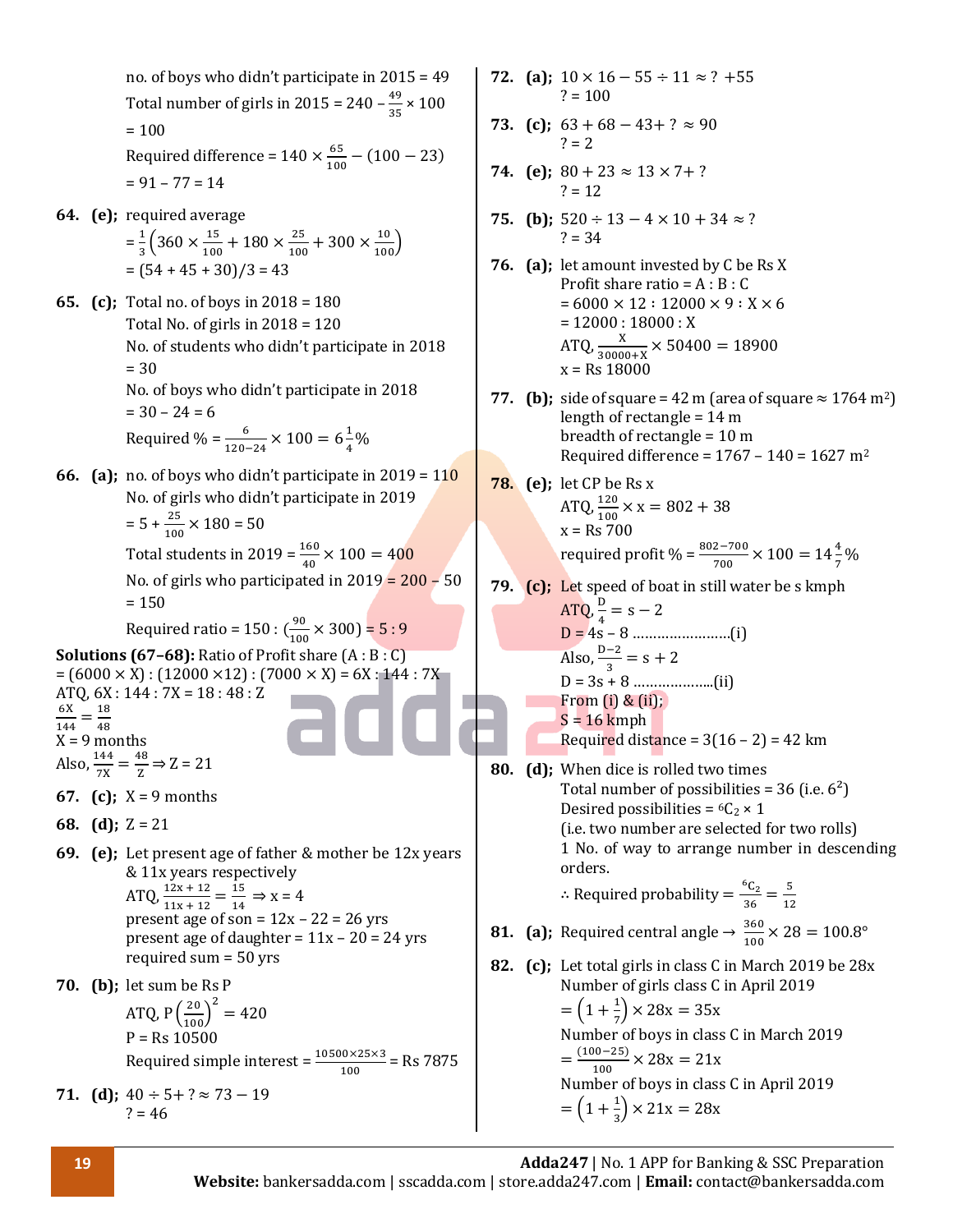Required percentage =  $\frac{35x+28x-28x-21x}{20x+24x}$  $\frac{28x-28x-21x}{28x+21x} \times 100$  $=\frac{14}{10}$  $\frac{14}{49} \times 100 = 28 \frac{4}{7}$ %

- **83. (e);** Let number of girls in class B be 15x and number of girls in class E be 20x Number of boys in class  $B = \frac{(100+30)}{100}$  $\frac{10+30}{100} \times 15x = \frac{39x}{2}$ 2 Number of boys in class  $E = \frac{(100+25)}{100}$  $\frac{10+23j}{100} \times 20x = 25x$ Required ratio =  $\frac{39}{200}$  $\frac{39}{2\times25}$  = 39:50
- **84. (e);** Let number of girls in class A, B, D and E be 12 x, 15x, 25x and 20x respectively. ATQ,  $\frac{(100+30)}{100} \times 15x = 195$  $15x = \frac{1950}{12}$  $\frac{930}{13} \Rightarrow x = 10$ Number of boys in class  $A = \frac{(100+50)}{100}$  $\frac{10+30}{100}$  × 12x = 18x Number of boys in class  $D = \frac{(100+24)}{100}$  $\frac{10+24}{100}$  × 25x = 31x Number of boys in class  $E = \frac{(100+25)}{100}$  $\frac{10+23j}{100}$  × 20x = 25x Required average  $=(18 + 31 + 25) \times \frac{10}{2}$  $\frac{10}{3}$  = 246 $\frac{2}{3}$
- **85. (a);** Let girls in class D be 25x then boys in D will be 31x So,  $6x = 216 \Rightarrow x = 36$ Boys in class A =  $12x \times \frac{150}{100}$  $\frac{150}{100} = 18x$ Girls in class  $C = 28x$

Required sum =  $18x + 28x = 46 \times 36 = 1656$ 

**86. (e);** Let total girls in class B and class E be 15x and 20x respectively Total boys in class  $B = 19.5x$ Total boys in class  $E = 25x$ Required percentage  $=\frac{45x-34.5x}{45x}$  $\frac{1-34.5x}{45x} \times 100 = 23\frac{1}{3}\%$ 

#### **87. (d); From I –**

Ratio of efficiency of A to B is 5 : 4 So,

Ratio of time taken by A : B is 4 : 5

From I we can calculate the time taken by A alone to complete the work

Hence statement I alone is sufficient to answer the question

#### **From II –**

From II we can say that either A takes more time than B or vice versa.

Let A takes  $(x+\frac{45}{2})$  days and B takes x days. So, time taken by  $\overline{A}$  and B together to complete the work will be =  $15 \times \frac{10}{14}$  $\frac{10}{11}$  days

$$
ATQ, \frac{2}{2x+45} + \frac{1}{x} = \frac{11}{150}
$$

from here x can be calculated and we can find the value of time taken by A alone to complete the work.

We can find the answer from either statement I alone or statement II alone.

#### **88. (d); From I –**

Radius of circle C1 is half the diagonal of square. So, we can find side of square from statement I alone.

**From II –** Diameter of circle C2 is equal to side of square. So, we can find side of square from statement II alone.

Hence, Either statement I alone or statement II alone is sufficient to answer the question.

#### **89. (d);** It is given that  $\frac{35}{x-y} + \frac{35}{x+y}$  $\frac{35}{x+y} = 4$

**From I –** We get the value of x from first statement so on putting the value of x in the above equation we obtain value of y.

So, we can find the value of required time from statement I alone.

From II 
$$
-\frac{x}{y} = \frac{5}{1}
$$

On putting the value of  $x/y$  in the equation we obtain value of x and y.

So from statement II alone we can find the value of the required time.

So, from each statement individually we can find the value of required time.

**90. (a);** Let length of train be x meter so length of platform will be 2x meter

So, speed of train (in m/s) =  $\frac{3x}{48}$ 

From I -ATQ, 
$$
\frac{x}{\frac{3x}{48} - 4} = 20
$$

So, x can be calculated from I and hence speed of train can be calculated.

**From II –** Statement II gives information only about percentage decrease in speed. We can not calculate speed of train because no information is given about time.

So statement I alone is sufficient to answer the question while statement II alone is not sufficient to answer the question.

#### **91. (b); From I** −

Probability of getting a black ball is  $=$   $\frac{1}{6}$ 

Let there are 'a' black balls & '6a' total balls Similarly red balls= 'a'

Probability of getting a while ball =  $\frac{2}{3}$  = 4/6 There will be 4a white balls.

 $x = 6a$ 

But it can't be solved further.

#### **From II** −

Probability of getting a white balls =  $1-\frac{8}{3}$  $\frac{8}{23} = \frac{15}{23}$  $rac{15}{23}$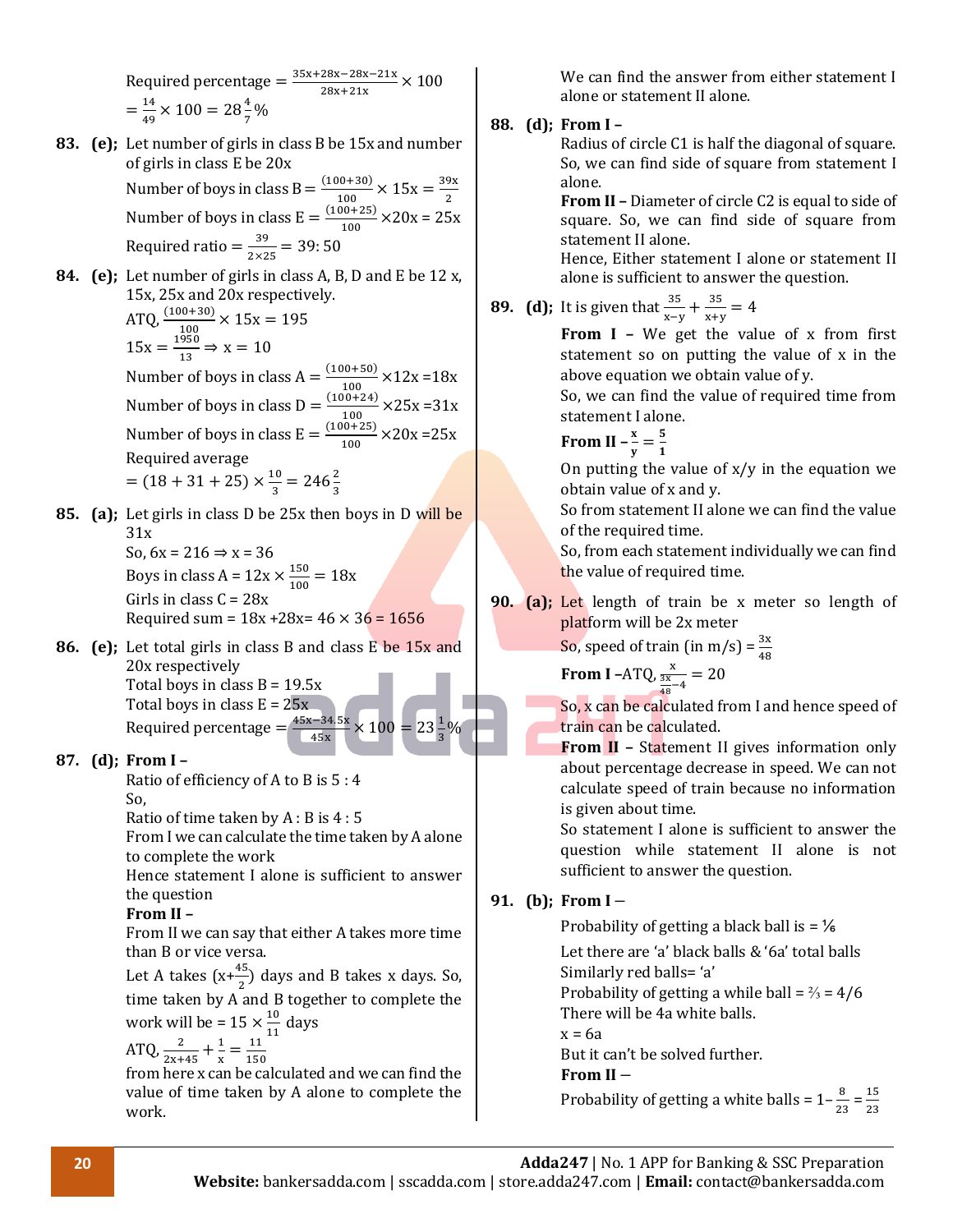Let here 15 m white balls and 23 m total remaining balls after 1 white ball is lost And  $23m + 1 = x$ 15m + 1 is initial number of white balls 15 m is multiple of 15, it could be 15, 30, 45…. But it is given that initial number is less than 27. Therefore initial number of balls is  $15m + 1 = 16$ balls, and now 15 balls are remaining. Hence 23  $m = x - 1$ Put m=1 x=24 balls Hence it can be answered from (ii) alone. **92. (b);** Selling Price after marking up and Discount given =  $320 \times \frac{100+60}{100}$  $\frac{100+60}{100} \times \frac{50}{100}$  $\frac{30}{100}$  = 256 Rs. Selling Price when direct 20% profit is obtained  $= 320 \times \frac{120}{120}$  $\frac{120}{100}$  = 384 Rs. Required difference in selling price = 384 - 256  $= 128$  Rs. **93. (d);** Let cost price of article G be Rs. 'x' Selling price of article  $G = x \times \frac{200}{400}$  $\frac{200}{100} \times \frac{80}{100}$  $\frac{60}{100}$  = 1.6x Rs. ATO,  $1.6x - x = 150 \Rightarrow x = \text{Rs.25}$ **94. (e);** Let cost price of article B and article E be Rs. 'x' and Rs. 'y' respectively So, according to question 220x  $\frac{220x}{100} \times \frac{3}{5}$  $\frac{3}{5} = \frac{175y}{100}$  $\frac{175y}{100} \times \frac{4}{5}$ 100 5 100 5<br>On solving,  $\frac{x}{y} = \frac{35}{33}$ 33 Required Percentage =  $\frac{2}{\gamma}$  $\frac{2}{33} \times 100 = 6 \frac{2}{35}$  $\frac{2}{33}$ % **95. (a);** Let CP of article C = 100x MRP of article  $C = 180x$ SP of article C =  $180x \times \frac{3}{4}$  $\frac{3}{4}$  = 135x Required ratio =  $\frac{180x}{105}$  $\frac{180x}{135x} = 4:3$ **96. (c);** Let cost price of all the articles is same i.e. 100x So, Selling price of A and B together  $= 250x \times \frac{3}{5}$  $\frac{3}{5}$  + 220x  $\times \frac{3}{5}$  $\frac{3}{5}$  = 150x + 132x = 282x MRP of article  $G = 200x$ Required Percentage =  $\frac{282x-200x}{288}$  $\frac{x^2-200x}{200x} \times 100 = 41\%$ **97. (e);** Let cost price of article C be 100a So, cost price of article B will be 100a + 100 Marked Price of article C will be 180a Marked price of article B 180a + 260 According to question,  $(100a + 100) \times \frac{220}{100}$  $\frac{220}{100}$  = 180a + 260  $220a + 220 = 180a + 260$  $a = 1$ Selling Price of B =  $(180a + 260) \times \frac{3}{5}$  $\frac{5}{5}$  = Rs. 264 Selling Price of article C = 180a  $\times \frac{3}{5}$ Required difference =  $264 - 108 =$  Rs.156 **98. (d);** Let the speed of boat in still water be x km/hr and that of speed of current be y km/hr ATQ  $x + y - (x - y) = 7$  $v = 3.5$  km/hr 45  $\frac{45}{x+3.5} - \frac{13}{x-3}$  $\frac{13}{x-3.5} = \frac{80}{60}$ 60 x =10 & 14 (14 is neglected because x should be multiple of 5) ∴ x = 10 km/h New speed of current = 7 km/hr Distance travelled in upstream =7  $\times$  (10 – 7) = 21 km **99. (b);** Let present age Ravi and Sneha be 7x and 6x years respectively ATQ 7x−10 6x−10 = 5 4  $x = 5$ Present age of Ravi=35 yr And present age of Sneha=30yr For maximum value of present total age of the family Present age of triplet=8 yr Present age of twins=6 yr Present age of sixth child=4 yr And present age of seventh child= 2yr Maximum present age of that family  $= 35 + 30 + 8 \times 3 + 6 \times 2 + 4 + 2$  $= 107$  yr **100. (e);** Here, 72  $\frac{2}{r}$  = 2r  $r = 6\%$  p. a. Time in which invested sum becomes double of itself= 12 years ATQ  $6,00,000 = 3,00,000 \left[1 + \frac{\text{r}}{100}\right]^{12}$ [1 + r <sup>100</sup>] 12 = 2…………..(i) Required amount=  $3,00,000\left[1+\frac{\text{r}}{100}\right]^{48}$  $= 3,00,000 \times (2)^{4} = 48$  lac

 $\frac{5}{5}$  = Rs. 108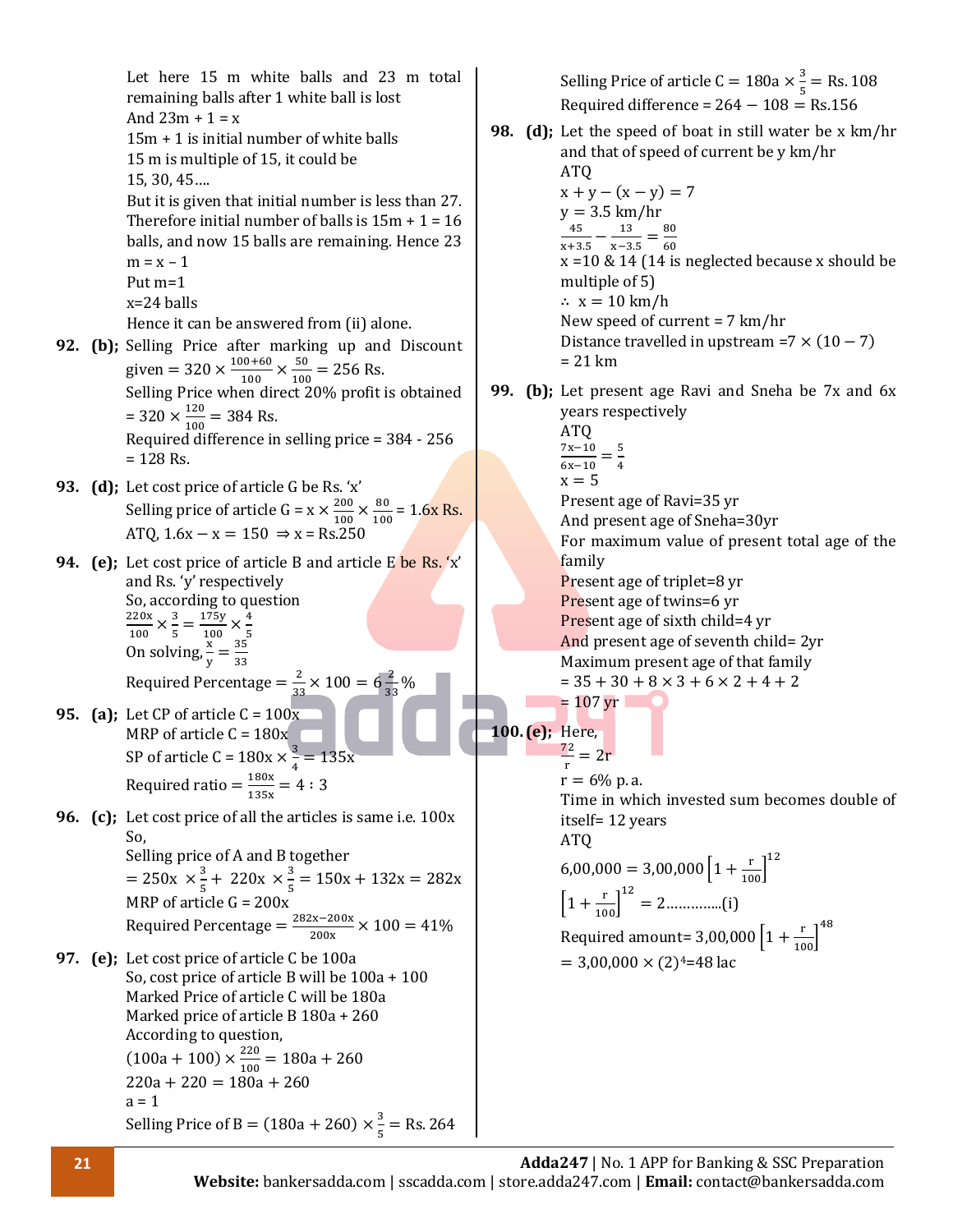# **Special Offer**

# **IBPS RRB 2020 Office Assistant PRELIMS**

**with Video Solutions** 

### **60TOTAL TESTS**

#### **ENGLISH LANGUAGE**

- **101. (d);** Evidence in support of the given answer can be found from the following statements 'What if an AI-based driverless car gets into an accident that causes harm to humans or damages property? Who should the courts hold liable for the same?' and 'Some have warned that advances in AI could erode the fundamental logic of nuclear deterrence by enabling counter-force attacks against heretofore concealed and mobile nuclear forces.' From the given statements, both option (a) and (c) can be inferred clearly. Hence, the correct answer choice would be option (d)
- **102. (c);** Evidence in support of the given argument can be found in the following statement 'AI-driven improvements to intelligence, surveillance, and reconnaissance would threaten the survivability of heretofore secure second-strike nuclear forces by providing technologically advanced nations with the ability to find, identify, track, and destroy their adversaries' mobile and concealed launch platforms.' Also, only option (c) can be inferred from the given passage and hence, the appropriate answer choice.
- **103. (a);** Musing means giving a careful thought for a long period of time Contemplation means think deeply and at length. Decimate means kill, destroy, or remove a large proportion of. Nurture means care for and protect So, going through the meaning of the given words it can be clearly seen that the correct answer choice would be option (a)
- **104. (e);** Going through the passage no appropriate reason for absence of regulation can be stated.

Hence, the correct answer choice would be option (e).

**105. (d);** Discard means a thing rejected as no longer useful or desirable.

Flout means openly disregard

Embellish means make (a statement or story) more interesting by adding extra details that are often untrue

Illuminate means help to clarify or explain

Going through the given sentence and the meaning of the given words it can be clearly seen that the correct answer choice would be option (d)

- **106. (b);** From the given options, only (b) is mentioned in the passage. Evidence in support of the given argument can be found from the following statement 'Germany is working on blemish present in it, like certain ethical rules for autonomous vehicles stipulating that human life should always have priority over property or animal life.' From the given statement option (b) can be inferred clearly and hence the correct answer choice would be option (b).
- **107. (d);** In part (A), usage of 'noting' is incorrect instead it should be 'noted' which means well known; famous. In part (B), use of 'is' is incorrect instead it should be 'was' as the given sentence is in past tense as can be seen from the usage of 'was' in the highlighted part. In part (D), usage of article 'a' is incorrect instead it should be 'an'. So, only part (C) is free from any grammatical error. Hence, the correct answer choice would be option (d)
- **108. (c);** In part (A), use of 'peoples' is incorrect because 'people' has both singular and plural sense in it, so there is no need to add 's' to make it plural. In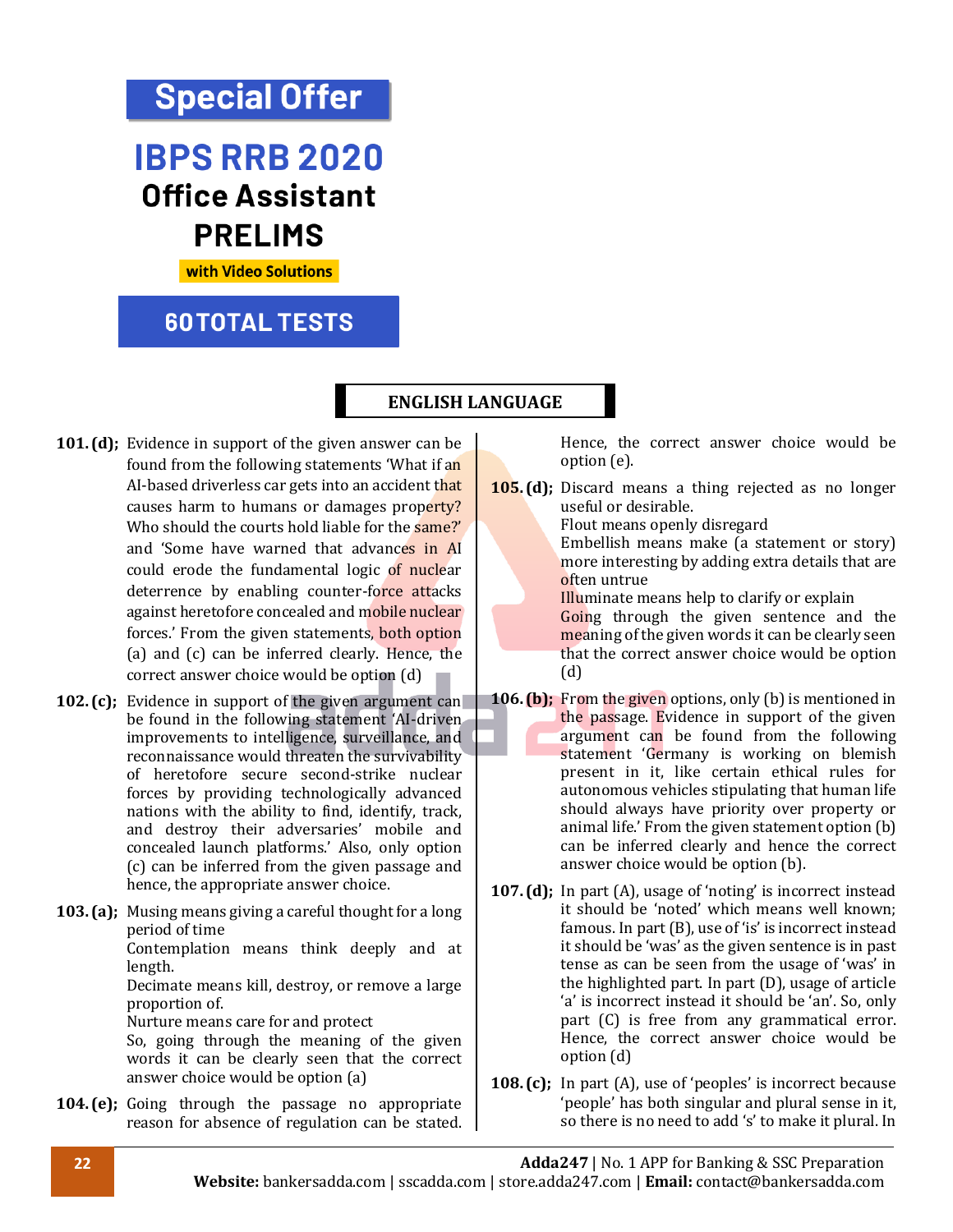part (C), instead of 'investigate' is should be 'investigating' as per the rule of parallelism and in part (D), instead of 'along' it should be 'around' the country. So, only part (B) is free from any error. Hence, the correct answer choice would be option (c)

- **109. (e);** There is no grammatical error in the given sentence. Hence, the correct answer choice would be option (e).
- **110. (d);** In part (A), instead of 'have' it should be 'has' because 'NGT' is singular. In part (B), instead of 'millions' we should use 'million' because we don't add 's' when we given exact number and in part (D), instead of 'treated' it should be 'treat'. So, only part (C) is free from error. Hence, the correct answer choice would be option (d).
- **111. (c);** In part (A), instead of 'was' it should be 'is' as the given sentence is in present tense as can be seen from the highlighted part. In part (C), instead of 'to' it should be 'from' and in part (D), instead of 'of' it should be 'to'. So, only (B) is free from any error. Hence, the correct answer choice would be option (c)
- **112. (b);** Evidence in support of the given answer can be found in the last line of the first paragraph in which it is stated 'Society doesn't reward defeat, and you won't find many failures documented in history books.' From the given statement it can be clearly seen that the world will only appreciate your efforts if you achieve success at the end or the efforts lead to success. Hence, the correct answer choice would be option (b)
- **113. (b);** From the given statements, only option (b) is incorrect. Given argument can be justified from the following sentence from the passage "To achieve any worthy goal, you must take risks," says writer and speaker John C. Maxwell. Remaining options are true as per the passage. Hence, the correct answer choice would be option (b)
- **114. (b);** Distressed means suffering from extreme anxiety, sorrow, or pain.

Sedulous means showing dedication and diligence.

Tense means unable to relax because of nervousness

Indifferent means having no particular interest or sympathy

So, going through the meaning of the given words it can be clearly seen that the appropriate answer choice would be option (b)

- **115. (c);** Evidence in support of the given argument can be found from the following statement 'However, in today's post-recession economy, some employers are no longer shying away from failure—they're embracing it.' Also, there are inadequate facts present to justify the remaining options. Hence, the correct answer choice would be option (c)
- **116. (c);** Taking hint from the contrasting structure of the sentence it can be clearly seen that the correct filler for the given blank should be 'mediocrity'. Hence, the correct answer choice would be option (c)
- **117. (d);** Gloss means try to conceal or disguise (something unfavourable) by treating it briefly or representing it misleadingly.

Unveil means show or announce publicly for the first time

Façade means a deceptive outward appearance. Shimmer means shine with a soft, slightly wavering light.

Conceal means prevent (something) from being known

Going through the meaning of the given words it can be clearly seen that the appropriate answer would be option (d)

**118. (b);** Fastening means a device that closes or secures something

Going through the meaning of the given words and taking hint from the use of helping verb 'are' after second blank, the appropriate filler for the given blank to make the given sentences both grammatically and contextually correct would be option (b)

- **119. (d);** From the given options, only 'inflation' can fit all the blanks to make grammatically and contextually meaningful sentences. Hence, the correct answer choice would be option (d)
- **120. (c);** From the given options, only 'explosive' can be used to fill the given blanks to make the given sentences both grammatically as well as contextually meaningful. Hence, the correct answer choice would be option (c)
- **121. (d);** From the given options, statement in option (d) is incorrect. Evidence supporting given argument can be found in the following sentences 'The shrub was introduced to Yemen around the 14th century and it was then that the first coffee plantations were created. Muslim mystics and pilgrims appreciated coffee for its energising powers, so it travelled to Mecca. From that moment onwards, its success became unstoppable, bowling over Cairo, the Middle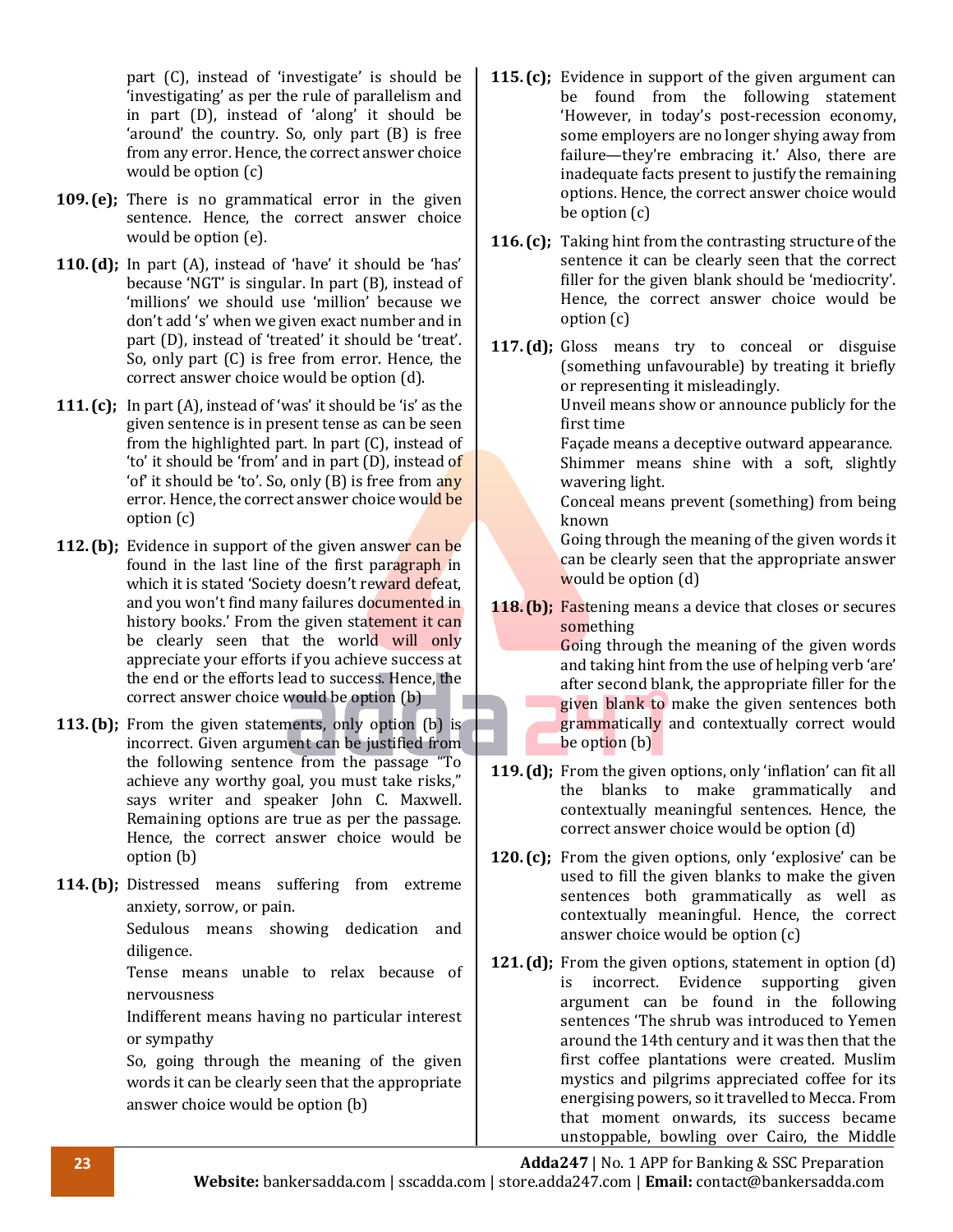East and Constantinople, before arriving in Europe in the early 17th century.' Hence, the correct answer choice would be option (d)

- **122. (b);** From the given options, only 'espouse' is similar in meaning to the given word, remaining are its antonym. Hence, the correct answer choice would be option (b)
- **123. (e);** All of the given advantages of the coffee have been mentioned in the passage as can be seen from the following statement 'Muslim mystics and pilgrims appreciated coffee for its energising powers, so it travelled to Mecca. Intellectuals appreciated it for its ability to help one stay alert and to think clearly.' Hence, the correct answer choice would be option (e)
- **124. (b);** Going through the given sentence it can be clearly seen that the appropriate filler for the given blank would be 'ruined'. Hence, the correct answer choice would be option (b)
- **125.** (c); From the given options, only statement (c) is against the facts mentioned in the passage. Evidence in support of the given argument can be found from the following statement 'What we call the coffee bean is actually more like a seed or pit it grows inside a thin-fleshed fruit not unlike a cherry, which ripens about nine months after the coffee plant flowers.' Hence, the correct answer choice would be option (c)
- **126. (d);** First part of sentence (A) is providing the example of Brazil and sentence (C) is talking about the Ayushman Bharat. Taking hint from the use of 'world's largest' in sentence (C) and example of Brazil in (A) it can be clearly seen that the highlighted part of the both sentences can be interchanged to make a contextually meaningful sentence. Also, going through the first part of sentence (B) and (D) we can get an idea that the highlighted parts of these two can be interchanged to make a meaningful sentence. However, in sentence (E) no interchange is required. Now for the rearrangement of the sentences thus formed take hint from the starting of the sentences. From the given sentences, only (D) is the appropriate choice for the first sentence. Next in arrangement would be (B) as can be seen from the use of 'partnership in healthcare' in (D). Fact stated in (B) is further supported by providing example of Brazil in sentence (A), so it will be next sentence in arrangement. Sentence (A) then will be followed by (C) and (E) to make a contextually meaningful paragraph. So, the final arrangement is **DBACE.**
- **127. (b);** First part of sentence (A) is providing the example of Brazil and sentence (C) is talking about the Ayushman Bharat. Taking hint from the use of 'world's largest' in sentence (C) and example of Brazil in (A) it can be clearly seen that the highlighted part of the both sentences can be interchanged to make a contextually meaningful sentence. Also, going through the first part of sentence (B) and (D) we can get an idea that the highlighted parts of these two can be interchanged to make a meaningful sentence. However, in sentence (E) no interchange is required. Now for the rearrangement of the sentences thus formed take hint from the starting of the sentences. From the given sentences, only (D) is the appropriate choice for the first sentence. Next in arrangement would be (B) as can be seen from the use of 'partnership in healthcare' in (D). Fact stated in (B) is further supported by providing example of Brazil in sentence (A), so it will be next sentence in arrangement. Sentence (A) then will be followed by (C) and (E) to make a contextually meaningful paragraph. So, the final arrangement is **DBACE.**
- **128. (d);** First part of sentence (A) is providing the example of Brazil and sentence (C) is talking about the Ayushman Bharat. Taking hint from the use of 'world's largest' in sentence (C) and example of Brazil in (A) it can be clearly seen that the highlighted part of the both sentences can be interchanged to make a contextually meaningful sentence. Also, going through the first part of sentence  $(B)$  and  $(D)$  we can get an idea that the highlighted parts of these two can be interchanged to make a meaningful sentence. However, in sentence (E) no interchange is required. Now for the rearrangement of the sentences thus formed take hint from the starting of the sentences. From the given sentences, only (D) is the appropriate choice for the first sentence. Next in arrangement would be (B) as can be seen from the use of 'partnership in healthcare' in (D). Fact stated in (B) is further supported by providing example of Brazil in sentence (A), so it will be next sentence in arrangement. Sentence (A) then will be followed by (C) and (E) to make a contextually meaningful paragraph. So, the final arrangement is **DBACE.**
- **129. (c);** First part of sentence (A) is providing the example of Brazil and sentence (C) is talking about the Ayushman Bharat. Taking hint from the use of 'world's largest' in sentence (C) and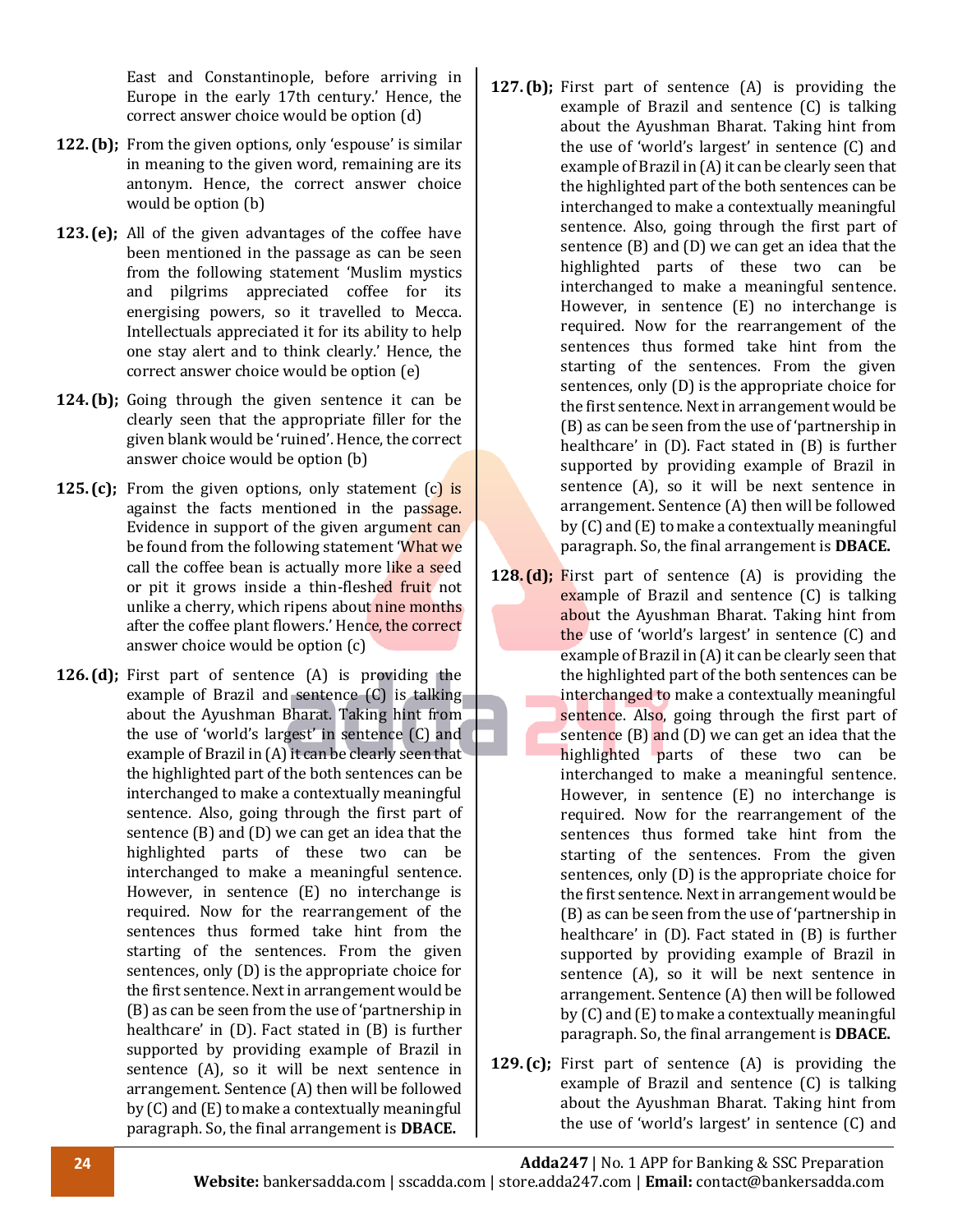example of Brazil in (A) it can be clearly seen that the highlighted part of the both sentences can be interchanged to make a contextually meaningful sentence. Also, going through the first part of sentence (B) and (D) we can get an idea that the highlighted parts of these two can be interchanged to make a meaningful sentence. However, in sentence (E) no interchange is required. Now for the rearrangement of the sentences thus formed take hint from the starting of the sentences. From the given sentences, only (D) is the appropriate choice for the first sentence. Next in arrangement would be (B) as can be seen from the use of 'partnership in healthcare' in (D). Fact stated in (B) is further supported by providing example of Brazil in sentence (A), so it will be next sentence in arrangement. Sentence (A) then will be followed by (C) and (E) to make a contextually meaningful paragraph. So, the final arrangement is **DBACE.** 

- **130.** (a); First part of sentence (A) is providing the example of Brazil and sentence (C) is talking about the Ayushman Bharat. Taking hint from the use of 'world's largest' in sentence (C) and example of Brazil in (A) it can be clearly seen that the highlighted part of the both sentences can be interchanged to make a contextually meaningful sentence. Also, going through the first part of sentence (B) and (D) we can get an idea that the highlighted parts of these two can be interchanged to make a meaningful sentence. However, in sentence (E) no interchange is required. Now for the rearrangement of the sentences thus formed take hint from the starting of the sentences. From the given sentences, only (D) is the appropriate choice for the first sentence. Next in arrangement would be (B) as can be seen from the use of 'partnership in healthcare' in (D). Fact stated in (B) is further supported by providing example of Brazil in sentence (A), so it will be next sentence in arrangement. Sentence (A) then will be followed by (C) and (E) to make a contextually meaningful paragraph. So, the final arrangement is **DBACE.**
- **131. (d);** Inception means the establishment or starting point of an institution or activity. Adoption means the action or fact of choosing to take up, follow, or use something. Proposal means a plan or suggestion, especially a formal or written one

Going through the meaning of the given words it can be clearly seen that the correct answer choice would be option (d)

**132. (b);** Juvenile means childish; immature. Embattled means involved in or prepared for war Sprouting means appear or develop suddenly and in large numbers. Endangered means seriously at risk of extinction. Going through the meaning of the given words it can be clearly seen that the correct answer choice would be option (b) **133. (c);** Rite means a social custom, practice, or

> conventional act. Abash means make (someone) feel embarrassed Berth means a position in an organization or event.

Ramification means complex or unwelcome consequence of an action or event.

Going through the meaning of the given words it can be clearly seen that the appropriate answer choice would be option (c)

134. (a); Barred means prevent or prohibit (someone) from doing something

Adjourned means put off or postpone

Incurred means to experience something bad as a result of actions you have taken:

Discord means the state of not agreeing or sharing opinions

So, going through the meaning of the given options, it can be clearly seen that the correct answer choice would be option (a)

**135. (c);** Entitled means give (something) a particular title.

Coveted means greatly desired or envied.

Lodged means make or become firmly fixed or embedded in a place.

Melee means a confused fight or scuffle.

So, going through the meaning of the given options it can be clearly seen that the correct answer choice would be option (c)

**136. (d);** Taken off means depart from the ground Called off means to cancel or abandon Pay off means yield good results; succeed. Siphoning means draw off or transfer over a period of time, especially illegally or unfairly So, going through the meaning of the given words it can be clearly seen that the correct answer choice for the given question wold be option (d)